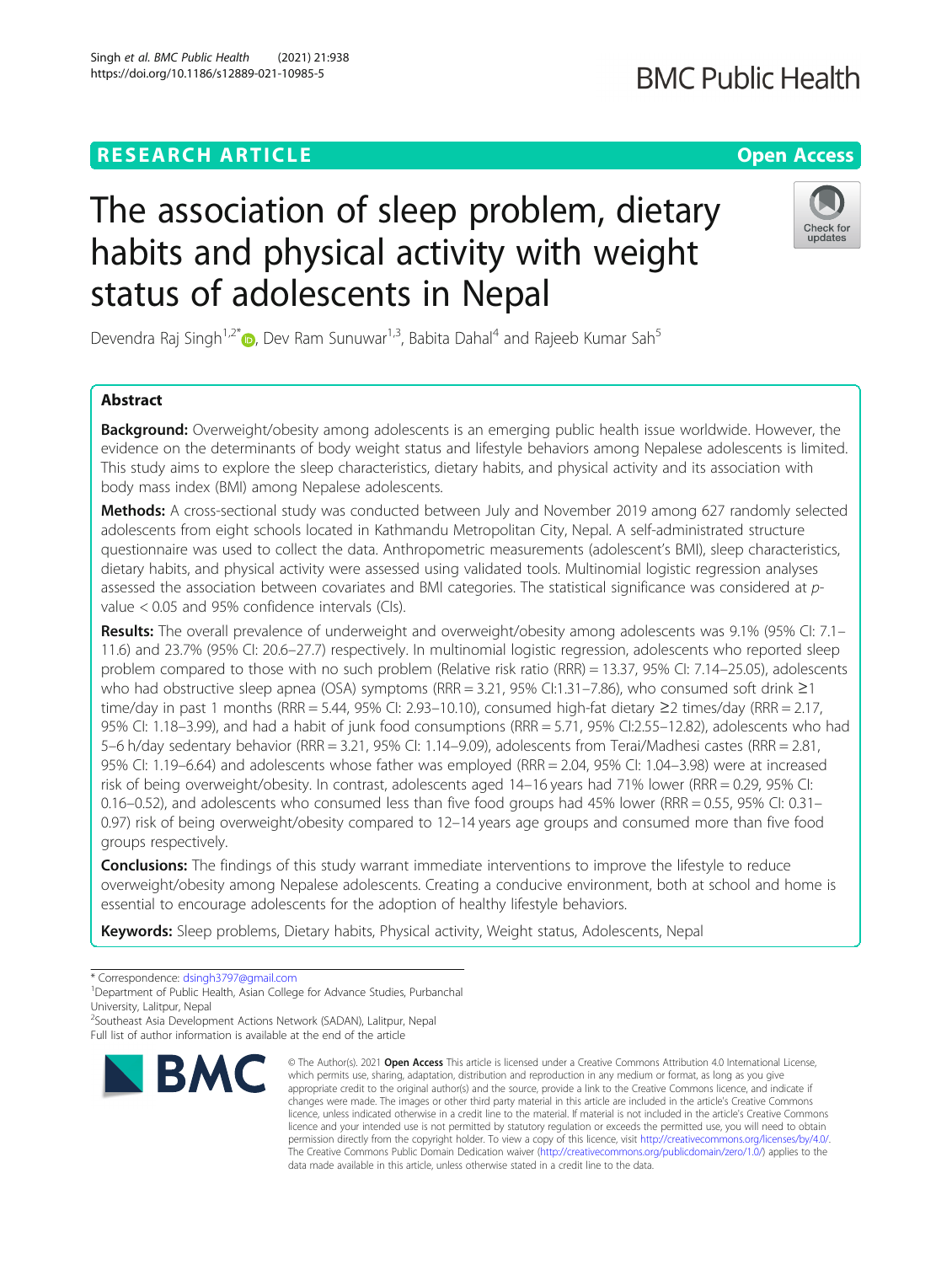#### Background

Overweight and obesity among adolescents aged 10–19 years are emerging public health issues worldwide [[1,](#page-14-0) [2](#page-14-0)]. The global prevalence of overweight and obesity among children and adolescents, aged 5–19 years, has increased rapidly from 4% in 1975 to 18% in 2016 [[3,](#page-14-0) [4\]](#page-14-0). Globally, it is estimated that about 158 million children aged 5–19 years are living with obesity in the year 2020 and projected to be 254 million by 2030 [[5\]](#page-14-0). The prevalence is highest among the developed countries but there are increasing trends of overweight and obesity among children and adolescents in urban areas of the developing countries [\[3,](#page-14-0) [6](#page-14-0), [7\]](#page-14-0). South and Southeast Asian countries, such as Nepal, already faced the burden of underweight and now the burden of overweight and obesity are increasing among children and adolescents, especially in the city areas of the country [\[3](#page-14-0), [8,](#page-14-0) [9](#page-15-0)]. As a result, developing countries like Nepal are faced with the double burden of malnutrition, which is becoming a major public health concern [\[9](#page-15-0), [10](#page-15-0)]. In Nepal, a low-income country located in the lap of the Himalayas between China and India, the prevalence of childhood overweight and obesity range from 14 to 19% and 7–11%, respectively  $[11, 12]$  $[11, 12]$  $[11, 12]$  $[11, 12]$ . On the other hand, according to a recent global school-based student health survey report, about 11% of school-going Nepalese adolescents were underweight [\[13](#page-15-0)].

Adolescence is a critical period of transition from childhood to adulthood, and therefore, both individual and environmental factors influence their health behaviors, dietary choices, and social activities [[14](#page-15-0)]. The overweight and obesity among adolescents are multifactorial conditions that are often linked to different lifestyle factors such as a change in sleep patterns, dietary habits, physical inactivity, mode of transportation, and sedentary lifestyle [[15](#page-15-0), [16](#page-15-0)]. The multiple influencing factors of overweight/ obesity among adolescents can be broadly categorized into intrapersonal, interpersonal, organizational, and community-level factors [\[17,](#page-15-0) [18\]](#page-15-0). Due to the lack of complete psychosocial maturity among adolescents, they are assumed to be more vulnerable to adopt unhealthy behaviors that may have long-term adverse health and nutritional consequences [\[7](#page-14-0)]. Moreover, overweight and obese adolescents are likely to maintain their lifestyle choices into adulthood and later life, exposing themselves to the higher risks of several non-communicable diseases such as diabetes, cardiovascular diseases, and cancer [\[19\]](#page-15-0). Lifestyle choices such as adequate sleep, unhealthy dietary habits, physical inactivity, and sedentary lifestyles are key factors that can contribute to overweight and obesity among children and adolescents [\[20](#page-15-0)].

Adequate sleep is a biological necessity of human life and a critical cycle of our daily life that helps to sustain the normal function of the brain and maintain homeostasis [\[21](#page-15-0), [22](#page-15-0)]. Good quality and adequate amount of sleep during adolescence are even more important for the proper maturation of the brain and good health [\[23](#page-15-0)]. According to the guidelines of the National Sleep Foundation, adolescents require a minimum of 8–10 h of sleep every day [[24\]](#page-15-0). However modern lifestyle behaviors have contributed towards a decrease in the duration of sleeping hours among individuals and, sleeping disorders are becoming one of the emerging problems worldwide [[25\]](#page-15-0). Previous studies suggest adolescents population does not get adequate sleep during school days which may put them at greater risk of long-term health problems [[26](#page-15-0), [27](#page-15-0)]. Also, short sleeping hours among adolescents is associated with increased body mass index (BMI), and reduced academic performance, and poor physical and mental health [[23,](#page-15-0) [28,](#page-15-0) [29](#page-15-0)]. Similarly, unhealthy dietary habits and physical inactivity are key modifiable risk factors that largely contribute to the increase in overweight and obesity among adolescents [[30\]](#page-15-0). Previous studies have suggested that the shift of dietary habits from traditional staple locally available foods towards consumptions of ultra-processed, energydense, high fat, and low fiber foods plays a crucial role in increasing the prevalence of overweight and obesity globally  $[8, 31]$  $[8, 31]$  $[8, 31]$  $[8, 31]$ .

Although lifestyle factors have been considered as key determinants for overweight and obesity, such findings in the previous studies are mostly presented from developed countries [\[32](#page-15-0)]. In most of the resource-poor countries, such as Nepal, the impact of nutrition transition has been observed [\[33,](#page-15-0) [34\]](#page-15-0), however very little evidence has been generated on how lifestyle factors have been influencing adolescent's weight status and how it differs when compared with evidence from western countries. Although the evidence from developed countries may be true for Nepalese children and adolescents, there is a deficient of such evidence within the Nepalese context.

In the last few decades, Nepal has undergone a massive demographic shift in population, where it is expected that in 2021, adolescents will comprise of about 19% of the total Nepalese population [[35\]](#page-15-0) in Nepal. Rapid urbanization and technological advancement in current years have presented adolescents with the freedom to modify their lifestyle in terms of sleep patterns, physical activity, and dietary behavior modifications [\[36](#page-15-0)]. A recent survey from Nepal indicated that the majority of adolescents consumed insufficient fruits and vegetables and were physically inactive [\[37\]](#page-15-0). Moreover, Nepal's poor health-promoting policies in the areas of health, environment, education, dietary system, and agriculture are believed to reinforce adolescents in adopting risky health behaviors, including harmful lifestyle and un-healthy dietary choices among adolescents [[36](#page-15-0)]. Although, previous studies have reported the increasing prevalence of adolescents overweight and obesity in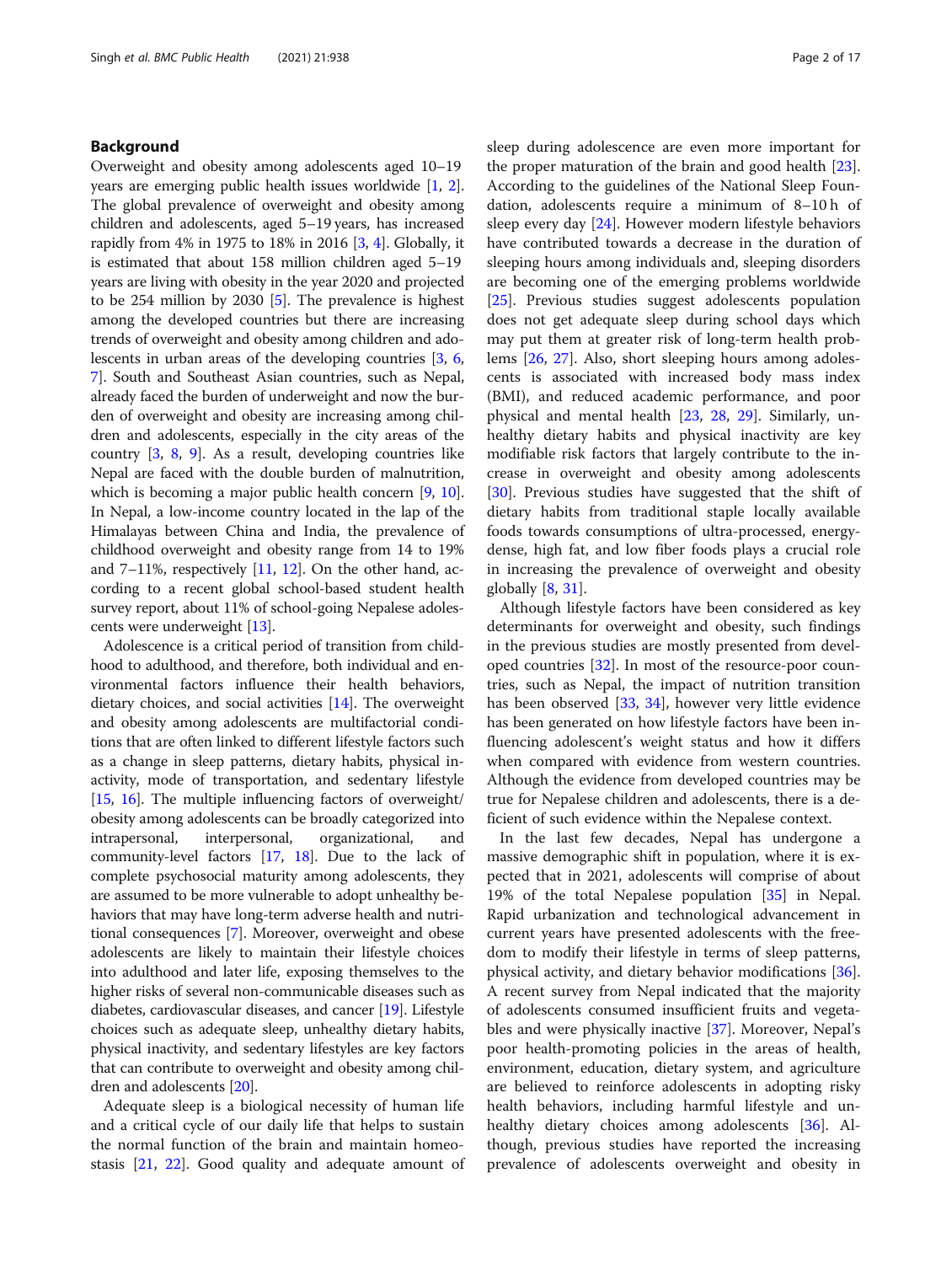urban settings in Nepal, the influences of sleep patterns, physical activity, and dietary habits on Nepalese adolescents' weight status remained inadequately explored [[11](#page-15-0), [13](#page-15-0)]. This study provides evidence for a deeper understanding of how overweight and obesity among Nepalese urban adolescents differ with ethnic, environmental, economic, and behavioral factors. To the best of our knowledge, so far no studies have studied sleep problems as risk factors for overweight and obesity among adolescents in the Nepalese context. Therefore, this study aims to study sleep behaviors, dietary habits, and physical activity and its association with body mass index among Nepalese adolescents in the Kathmandu Metropolitan City.

#### Methods

#### Study setting and design

A cross-sectional study was conducted between July and November 2019, among adolescents aged 11–19 years in Kathmandu a Metropolitan City and capital of Nepal. Kathmandu Metropolitan City is a residence to 20% of Nepal's urban population from a diverse ethnic and socio-cultural background and has a density of 13,225 population per square kilometers [\[38](#page-15-0)]. The city was selected purposively as the study site due to its cosmopolitan nature, which can better represent the Nepalese urban adolescents' population.

#### Sample size determination and sampling procedure

The sample size was calculated using the single population proportion formula:  $N = Z^2 pq/d^2$ , considering 95% confidence interval (CI), 50% assumed proportion (p) [[39\]](#page-15-0), and 5% margin of error (d). Assuming a 10% nonresponse rate and 1.5 design effect, the sample size was estimated to be 635.

A multistage cluster random sampling method was used to select the study sample. In the first stage, all 32 local administrative units (locally known as a "Ward") of Kathmandu Metropolitan City were considered as clusters for this study. There were a total of 91 public and 638 private schools within the Kathmandu Metropolitan City, with approximately a total of 165,000 adolescents; more than 90% of adolescents pursuing their education in private schools within the Kathmandu Metropolitan City [[40](#page-15-0)]. Considering the cluster size, the number of students per class, geographical coverage, and time frame of the study, two clusters out of 32 clusters were randomly selected for the study sites. In the second stage, the total number of schools within the selected clusters were categorized into two separate categories of public and private schools. Then, from the two randomly selected clusters, an equal number of schools i.e. four private schools and four public schools from each category were again randomly selected for this study. Finally, within each randomly selected eight schools (four private schools and four public schools), two-classes per year group (from grade 8–10) were randomly selected. Subsequently, all adolescents' (10–19 years) students from the selected classes were invited to fill up the questionnaires. Adolescents with serious health problems, including physical or psychological difficulties, or those who were absent on the days of data collection were excluded from the study.

#### Data collection and study variables

Self-administrated questionnaires were distributed to a total of 635 eligible adolescents. The instructions about questionnaires were explained to the adolescents jointly by core study team members and health teachers of the respective schools before the adolescents filled up the questionnaires. Also, we collected the student's information on the socio-demographic part from their parents by sending a questionnaire along with the consent form. The socio-demographic questionnaires completed by parents were collected at the respective schools of their children within the 4 days of the questionnaire distribution. Anthropometric measurements of children were taken at their respective schools. All tools were originally developed in English and then translated into Nepali language and back-translated to the English language to ensure that the originality of the questionnaire remains unchanged. Also, the tools were pretested among 50 adolescents from a school that was not included in the analytical samples. The data collectors were undergraduate nurses (BSc Nursing), and they were provided a four-day training. The training included an explanation of the objective of the study, data collection procedure, sampling method, ethical principles and guidelines, and data entry techniques. Approximately 20 min was required for adolescents to fill out the questionnaires.

#### Outcomes variable

#### Weight status

Adolescent's BMI was computed using the formula BMI =  $\text{kg/m}^2$  where kg was student's weight in kilograms and m<sup>2</sup> was their height in meters squared. The student's height was measured to the nearest 0.1 cm using SECA ceo0123 portable Stadiometer. The participants were asked to take off their shoes and any object on the head before standing on the scale. Likewise, the weight of the participants with minimal clothes and without shoes was measured to the nearest 0.1 kg using calibrated digital bathroom weighing scales. The World Health Organization's BMI-for-age guideline was used to classify the adolescents BMI scores into five categories: "very thin" (BMI for age between <5th percentile or < −3SD), "thin" (BMI for age between 5th -14th percentile or < − 2SD), "normal" (BMI for age between 15th -85th percentile or -2SD to +2SD), "overweight" (BMI for age between 85th -94th percentile or  $> +$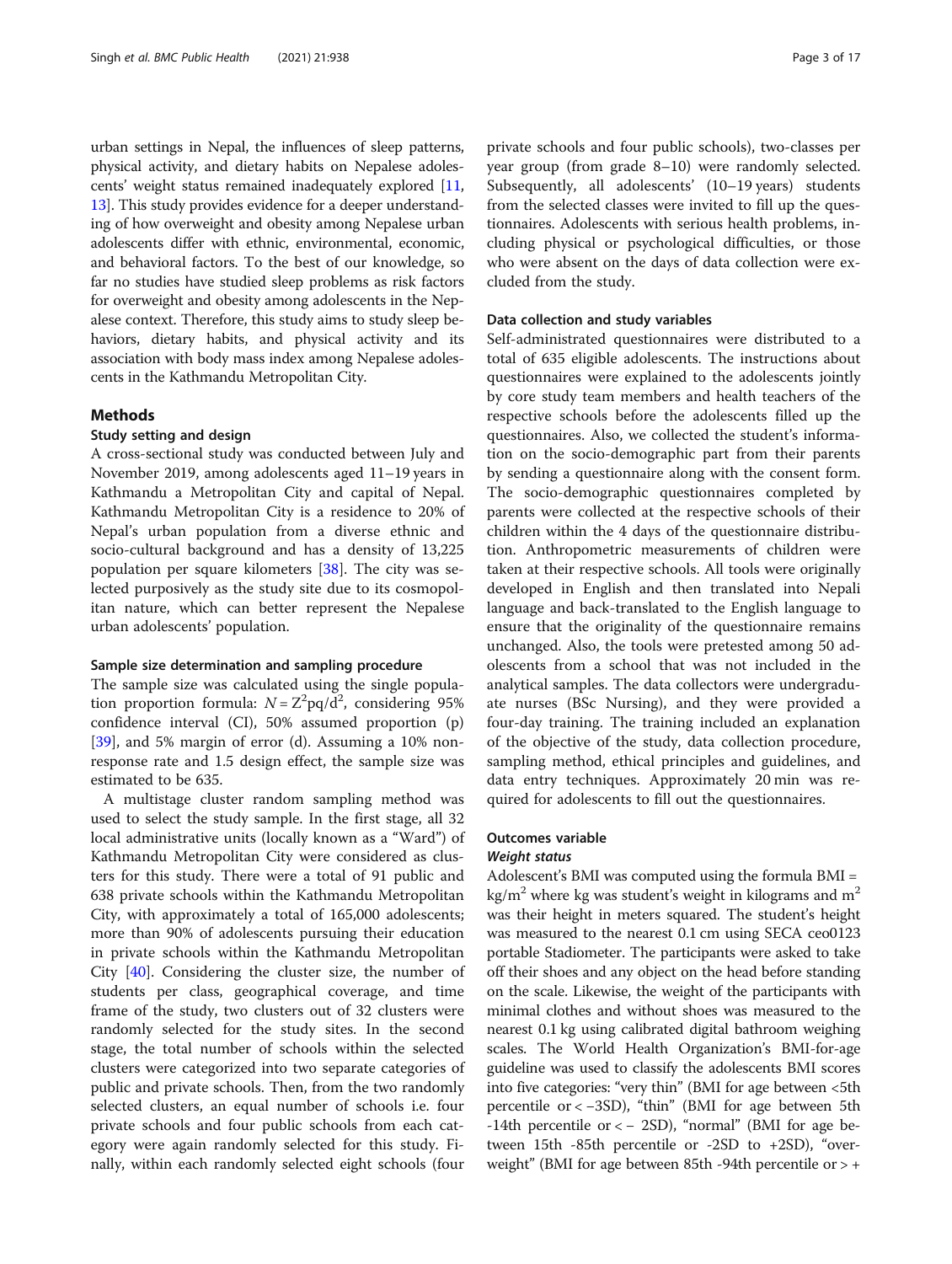1SD to  $+2SD$ ) and "obese" (BMI for the age  $\geq$  95th percentile or  $> +2SD$  [[41](#page-15-0)].

#### Predictor variables

#### Sleep measures

Adolescents' sleep habits and problems were assessed using the student version of the Child and Adolescents Sleep Checklist (CASC-s) [[42\]](#page-15-0), as this tool has been previously used in a similar cultural setting [\[43](#page-15-0)]. The tool is designed to assess sleep habits among preschoolers, and school (including high school) children. CASC-Student version consists of 24 questions related to sleep problems. The sleep disturbance score was calculated based on the responses of the 24 items questions recorded in a four-point Likert scale where  $0 =$  never or unknown,  $1 =$ occasionally (0 or 1 day per week),  $2 =$  usually (2 to 4 days per week) and  $3 =$  always (5 to 7 days per week). The total sum of score from 24 items sleeps disturbance questions range from 0 to 72. Children with CASC sleep disturbance score of 18 or more are considered to have a sleep problem. Also, the CASC score is grouped into four categories: "bedtime problem" (Q1 - Q6), sleep "breathing and unstable sleep" (Q7 - Q12), parasomnia, and sleep movement  $(Q13 - Q18)$ , and "daytime problem" (Q19 - Q24). The bedtime and wake time during previous weekdays and weekends were obtained through a self-reported version of CASC where weekdays and weekends refer to the preceding week of data collection. Duration of sleep or total night-time sleep was computed by subtracting bedtime from wake time. Cronbach's alpha of the tool in this study was 0.72.

Likewise, obstructive sleep apnea (OSA) symptoms, characterized by partial or complete obstruction of upper airways, were assessed by two-items related to individual snoring behavior and sleepiness feeling. Participants' responses (as "true" or "partially true") to the statement "I snore (or someone else says I snore)" and "feeling sleepiness at least three days per week" were classified as having OSA symptoms. This operational definition of obstructive sleep apnea symptoms has been previously used in other epidemiological studies [[44](#page-15-0), [45](#page-15-0)].

#### Dietary habits

Self-administrated Nepalese version of Global School-Based Adolescents Health Survey (GSHS) core questionnaire modules developed by the World Health Organization  $[46]$  $[46]$  was used to assess the dietary habits of adolescents during the last 30 days preceding the survey. The tools consist of nine items of questions related to the dietary habits of adolescents. The information was collected regarding the frequency of fruits consumption per day, frequency of vegetable consumed per day, frequency of foods high in fat (e.g., ghee, fried food, ice cream or cream doughnuts), frequency of salty foods consumption (e.g., instant noodles, potato crackers/ chips, daalmoth, salty cookies, biscuits, fries or paapad) and frequency of consumptions of carbonated soft drinks (e.g., Coca-Cola, Pepsi, Mountain Dew, or sprite) per day in last 30 days. Likewise, the consumption of fast food, i.e., food from a restaurant (e.g., Mo: Mo, Chowmein, Burger, or Pizza) in the last 7 days. In addition, 24 h dietary recall method was also used to record food group consumptions (ten food groups) among adolescents in the last 24 h preceding the study [[47\]](#page-15-0). Adolescents' habits on meal patterns, vegetarianism, and junk food consumption were also recorded.

#### Physical activity and sedentary behavior

Physical activity questionnaires were adapted from the Nepalese version of Global School-Based Adolescents Health Survey (GSHS) core questionnaire modules developed by WHO [[46\]](#page-15-0). The tool consists of five items of questions related to physical activity and also these tools have been used previously in a global school-based student survey in Nepal [[48](#page-15-0), [49\]](#page-15-0). Physical activity questionnaires in the GSHS survey module intended to collect information regarding physical activities of the individual student for the last 7 days, such as the total number of days per week he/she was physically active at least more than 60 min (running, fast walking, biking, dancing, football, volleyball, Kabaddi, and Cricket), the total number of days per week he/she walk or ride a bicycle to or from school/home, and the total number of days per week he/ she go to physical education class. According to the WHO's recommendation regarding physical activity for adolescents, an adolescent who accrues at least 60 min of moderate or vigorous-intensity physical activity per day is considered as physically active or in a good level of physical activeness [[50\]](#page-16-0). Likewise, sedentary behavior in the last 7 days was assessed in terms of the number of hours spent on a typical day sitting, watching television, playing computer games, talking with friends, or doing other sitting activities.

#### Socio-demographic information

The socio-demographic information included: adolescents' age, sex, grade, ethnicity (categorized as Brahmin/ Chhetri, Janajati, Madheshi, Muslim, Dalit, and others based on ethnic categorization used by the government of Nepal in Nepal Demographic and Health Survey [[51\]](#page-16-0)), religion (Hindu versus non-Hindu), family type (nuclear and joint or extended), education level of father and mother (below high school: < grade 10, high school: 10–12 grade, and university level), parents occupation (employed and unemployed), and family household income in Nepalese Rupees (< 10,000, 10,000-25,000, 25, 001-50,000, and > 50,000). All socio-demographic variables were reported by the parents of adolescents.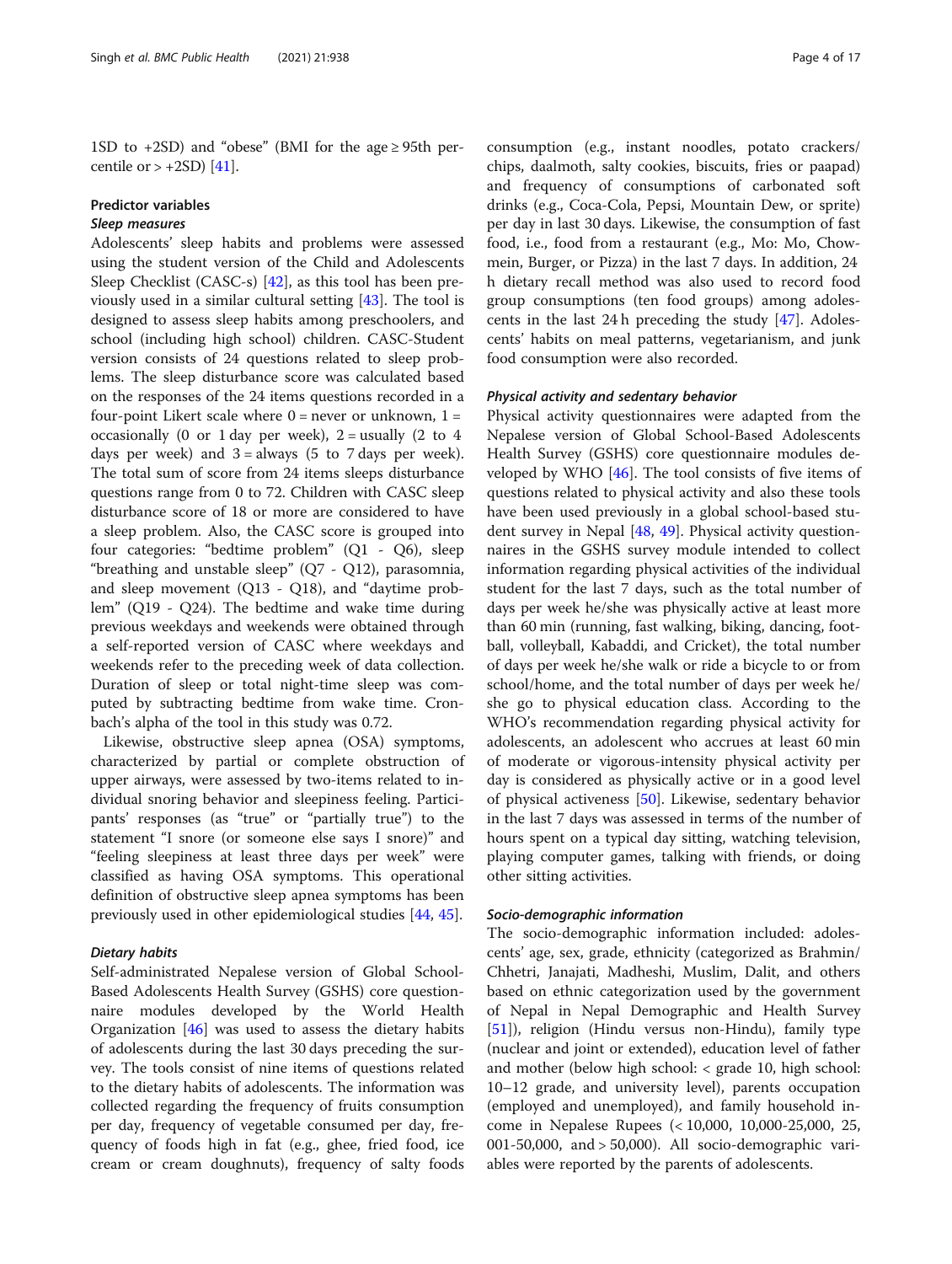#### Statistical analysis

The collected data were entered into EpiData software 3.1v and transferred into StataMP version 14.1 (Stata-Corp LP, College Station, Texas) for statistical analyses. WHO Anthro Plus Software V.1.0.4 was used for BMI scores. The descriptive results are presented in the form of mean, standard deviation, frequency, and percentage. Both histogram and Kolmogorov-Smirnov normality test  $(p < 0.05)$  were applied to check the normal distribution of the data (z-score outliers). Pearson's chi-square  $(\chi 2)$ and One-way analysis of variance (ANOVA) tests were applied to observe differences in socio-demographic characteristics, sleep measures, physical activity, and sedentary behaviors of participants by BMI categories. Multinomial logistic regression analyses were applied to observe the effects of the predictors on BMI categories considering "normal BMI" as a reference category. Multicollinearity amongst the predictor variables was checked using the Variance Inflation Factor (VIF). The mean value of VIF < 10 was the cut-off point  $[52]$ . The statistical significance was considered at  $p$ -value < 0.05 and 95% confidence intervals (CIs).

Four models were created to adjust the association between different predictors such as socio-demographic variables of parents and adolescents, sleep characteristics, dietary habits, and physical activity with the outcome of interest as BMI among adolescents using multinomial logistic regression analyses. Backward stepwise processes were used to identify parsimonious models to explain the predictors of adolescent's weight status (all  $p < .05$ ). Model-I was adjusted with the main predictor variables such as adolescents' sleep characteristics and dietary habits. Model-II was adjusted for adolescents' sleep characteristics, dietary habits, and sociodemographic characteristics of parents and adolescents. Model-III was adjusted with physical activity and sociodemographic characteristics of parents and adolescents. Model-IV adjusted for significant variables  $(p < 0.05)$ from Model- I, Model-II, and Model-III resulting in a parsimonious model in the multivariate analysis.

#### Ethics

The ethical approval for this study was obtained from the ethical review board of the Nepal Health Research Council (Ref. no: 2777/2019). Permission was also taken from the participating schools. Written consent was obtained from the legal guardians or parents of eligible children aged 10–19 years. A separate questionnaire with an informed consent form and request letter from respective schools were sent to parents through their children. Written consent was also taken from the adolescents who participated in the study. Adolescents were also informed that they were allowed to leave any questions unanswered in the self-administered questionnaire. Participation was voluntary, and participants' identity was kept confidential.

#### Results

Table [1](#page-5-0) depicts the socio-demographic information by weight status. Of the 635 adolescents who were provided a self-administered questionnaire, a total of 627 completed the questionnaire (response rate = 98.7%). The overall prevalence of underweight and overweight/obesity among adolescent students was 9.1% (95% CI: 7.1– 11.6) and 23.7% (95% CI: 20.6–27.7) respectively.

#### Socio-demographic information of adolescents and parents

The mean  $(\pm$  SD) age of adolescents was 14.4  $(\pm$  1.1) years. More than three fourth (77.9%) of the adolescents were aged between 14 and 16 years, attended private schools (75.1%), and followed the Hindu religion (78.6%). More than half were male (54.1%), had a nuclear family type (55.3%). Slightly more adolescents were from grade nine. More parents were from the Brahmin/ Chhetri ethnic group (40.6%), and more mothers attended below high school education (58.2%), while approximately half (48.4%) of fathers had attended university-level education. The majority of mothers were unemployed (63.1%), and three fourth of fathers were employed (74.9%), and more (41.4%) of parents had a family monthly income between 15,000–30,000 Nepalese Rupees (130–260 USD) per month (Table [1](#page-5-0)).

Underweight was most prevalent among 14–16 years (87.7%), males (54.1), private school attendant (54.3%), from Dalit and minority ethnicity (43.8%), and joint family (50.8%), whose mothers had less than high school education (50.8%) and unemployment (63.1%), unemployed fathers (63.1%), and having family monthly income between 15,000–30,000 NRs (33.3%) (Table [1\)](#page-5-0).

Likewise, overweight/obesity was most prevalent among the age group 14–16 years (61.1%), males (51%), belonged to private school (75.1%), belonged to Brahmin/Chhetri ethnicity (44.9%), in a nuclear family (53%), amongst those whose mothers had below high school education (63.1%), in fathers university-level education (46.9%), in unemployment mothers (67.1%), in employed fathers (82.5%), and had family monthly income between 15,000–30,000 NRs (38.9%) (Table [1\)](#page-5-0).

#### Sleep characteristics of adolescents

The mean  $(\pm SD)$  sleep duration for weekdays and weekends was 8.9  $(\pm 1.1)$  and 8  $(\pm 1.1)$  hours, respectively. About one in four adolescents had sleep problems with a mean  $(\pm$  SD) CASC score of 24.7  $(\pm$  4.5), and one in ten had OSA symptoms (Table [2\)](#page-7-0).

Underweight was most prevalent among adolescents without sleep problems (85.9%) and history of OSA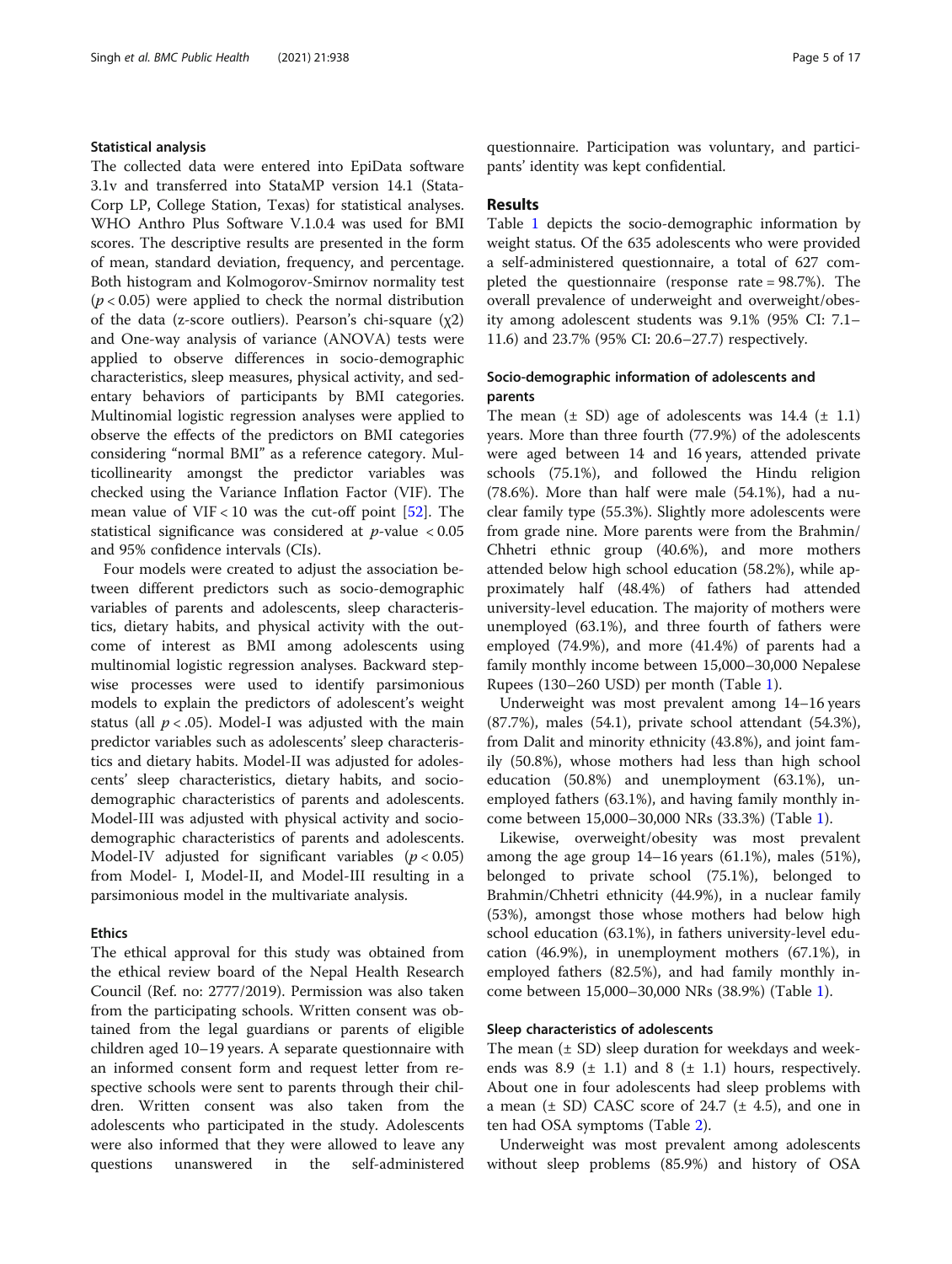# <span id="page-5-0"></span>**Table 1** Socio-demographic related information by weight status of the study participants ( $n = 627$ )

| <b>Study variables</b>             | <b>Total</b><br>n (%) | Underweight<br>n (%)       | <b>Normal</b><br>n (%)        | Overweight/obese<br>n (%)     | $P$ value <sup>1</sup> |
|------------------------------------|-----------------------|----------------------------|-------------------------------|-------------------------------|------------------------|
| Prevalence of BMI<br>95% CI        | 627 (100)             | 57 (9.1)<br>$[7.1 - 11.6]$ | 421 (67.1)<br>$[63.4 - 70.7]$ | 149 (23.7)<br>$[20.6 - 27.7]$ |                        |
| <b>Students characteristics</b>    |                       |                            |                               |                               |                        |
| Age (years) (mean $\pm$ SD)        | $14.4 \pm 1.1$        | $15.1 \pm 1.1$             | $14.4 \pm 1.1$                | $13.9 \pm 1.1$                | $< 0.001*$             |
| Age (years)                        |                       |                            |                               |                               |                        |
| $12 - 13$                          | 138 (22)              | 7(12.2)                    | 73 (17.3)                     | 58 (38.9)                     | $< 0.001*$             |
| $14 - 16$                          | 489 (77.9)            | 50 (87.7)                  | 348 (82.6)                    | 91(61.1)                      |                        |
| Sex                                |                       |                            |                               |                               |                        |
| Female                             | 288 (45.9)            | 23 (40.3)                  | 192 (45.6)                    | 73 (48.9)                     | 0.523                  |
| Male                               | 339 (54.1)            | 34 (59.6)                  | 229 (54.3)                    | 76 (51)                       |                        |
| Class/Grade                        |                       |                            |                               |                               |                        |
| Eight                              | 193 (30.7)            | 16 (28.1)                  | 128 (30.4)                    | 49 (32.8)                     | 0.056                  |
| Nine                               | 248 (39.5)            | 15 (26.3)                  | 177(42)                       | 56 (37.5)                     |                        |
| Ten                                | 186 (29.6)            | 26 (45.6)                  | 116 (27.5)                    | 44 (29.5)                     |                        |
| Type of school                     |                       |                            |                               |                               |                        |
| Public                             | 196 (31.2)            | 26 (45.6)                  | 133 (31.5)                    | 37 (24.8)                     | $0.015*$               |
| Private                            | 112(75.1)             | 31 (54.3)                  | 288 (68.4)                    | 112(75.1)                     |                        |
| <b>Parents characteristics</b>     |                       |                            |                               |                               |                        |
| <b>Ethnicity</b>                   |                       |                            |                               |                               |                        |
| Brahmin/Chhetri                    | 225 (40.6)            | 14 (24.5)                  | 174 (41.3)                    | 67 (44.9)                     | $< 0.001*$             |
| Terai Madhesi castes               | 68 (10.8)             | 4(7)                       | 42 (9.9)                      | 22 (14.7)                     |                        |
| Dalit and minorities               | 89 (14.1)             | 25 (43.8)                  | 50 (11.8)                     | 14(9.4)                       |                        |
| Janajati                           | 215 (34.2)            | 14 (24.5)                  | 155 (36.8)                    | 46 (30.8)                     |                        |
| Religion                           |                       |                            |                               |                               |                        |
| Hindu                              | 493 (78.6)            | 42 (73.6)                  | 325 (77.2)                    | 126 (84.5)                    | 0.107                  |
| Non-Hindu                          | 134 (21.3)            | 15(26.3)                   | 96 (22.8)                     | 23 (15.4)                     |                        |
| <b>Family type</b>                 |                       |                            |                               |                               |                        |
| Nuclear                            | 347 (55.3)            | 28 (49.1)                  | 240 (57)                      | 79 (53)                       | 0.430                  |
| Joint                              | 280 (44.6)            | 29 (50.8)                  | 181 (42.9)                    | 70 (46.9)                     |                        |
| <b>Mothers education</b>           |                       |                            |                               |                               |                        |
| Below high school (≤10 class)      | 365 (58.2)            | 29 (50.8)                  | 242 (57.4)                    | 94 (63.1)                     | 0.452                  |
| High class $(10 + 2)$              | 179 (28.5)            | 21 (36.8)                  | 122 (28.9)                    | 36 (24.1)                     |                        |
| University education               | 83 (13.2)             | 7(12.2)                    | 57 (13.5)                     | 19 (12.7)                     |                        |
| <b>Fathers education</b>           |                       |                            |                               |                               |                        |
| Below high school<br>$($ 10 class) | 87 (13.8)             | 6(10.5)                    | 59 (14)                       | 22 (14.7)                     | 0.937                  |
| High class $(10 + 2)$              | 236 (37.6)            | 23 (40.3)                  | 156 (37.1)                    | 57 (38.2)                     |                        |
| University education               | 304 (48.4)            | 28 (49.1)                  | 206 (48.9)                    | 70 (46.9)                     |                        |
| <b>Mothers occupation</b>          |                       |                            |                               |                               |                        |
| Unemployed                         | 396 (63.1)            | 36 (63.1)                  | 260 (61.7)                    | 100(67.1)                     | 0.507                  |
| Employed                           | 231 (36.8)            | 21 (36.8)                  | 161 (38.2)                    | 49 (32.8)                     |                        |
| <b>Fathers occupation</b>          |                       |                            |                               |                               |                        |
| Unemployed                         | 157 (25)              | 21 (36.8)                  | 110 (26.1)                    | 26 (17.4)                     | $0.011*$               |
| Employed                           | 470 (74.9)            | 36 (63.1)                  | 311 (73.8)                    | 123 (82.5)                    |                        |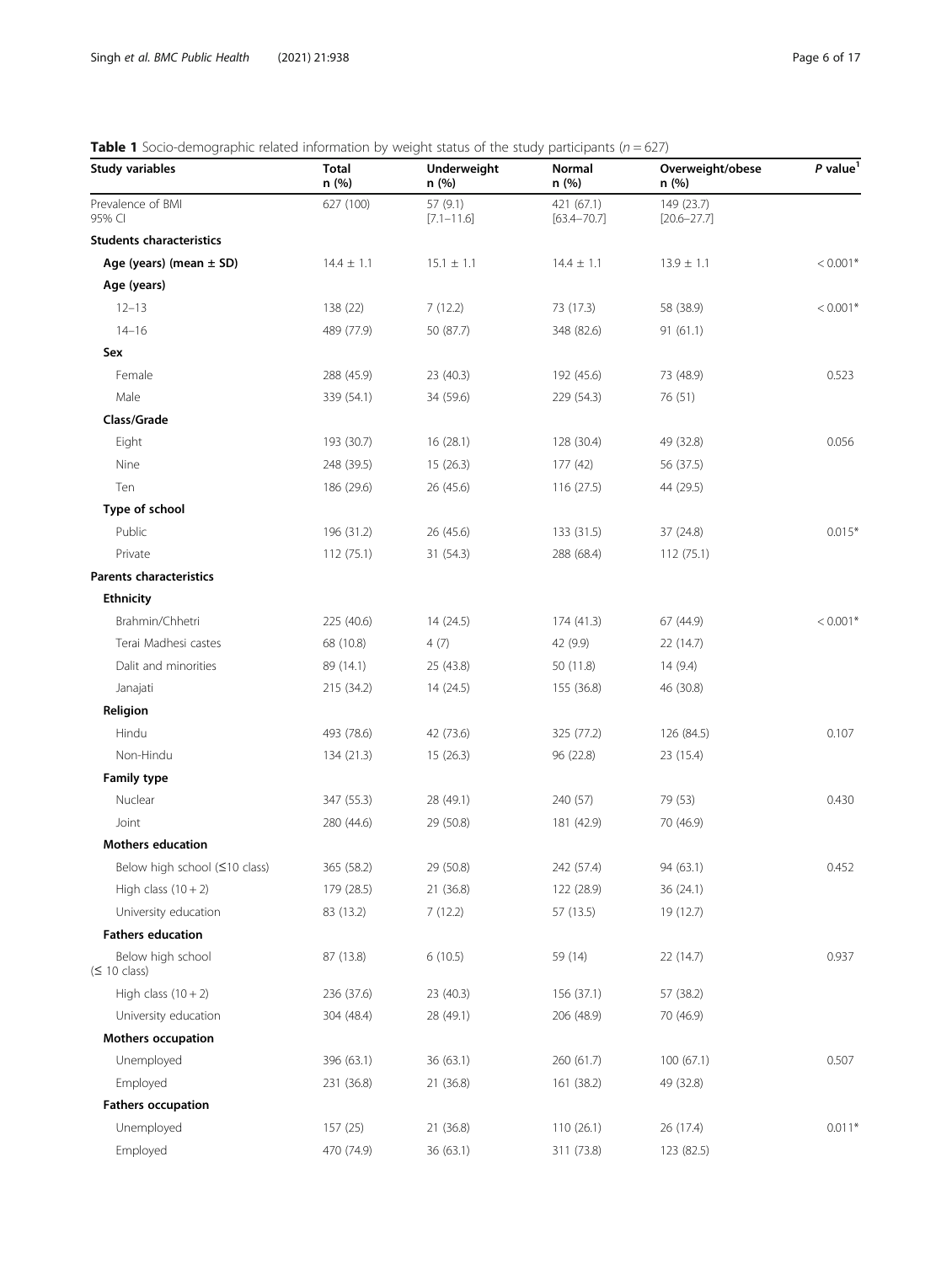| Study variables                              | <b>Total</b><br>n (%) | Underweight<br>n(%) | <b>Normal</b><br>n(%) | Overweight/obese<br>n(%) | P value |
|----------------------------------------------|-----------------------|---------------------|-----------------------|--------------------------|---------|
| Monthly family income $(NRs)(1USD = 110NRs)$ |                       |                     |                       |                          |         |
| < 15,000                                     | 112 (17.8)            | 15(26.3)            | 68 (16.1)             | 29 (19.4)                | 0.543   |
| 15,000-30,000                                | 260 (41.4)            | 19 (33.3)           | 183 (43.4)            | 58 (38.9)                |         |
| 30,000-45,000                                | 132 (21.1)            | 13 (22.8)           | 87 (20.6)             | 32(21.4)                 |         |
| >45.000                                      | 123 (19.6)            | 10(17.5)            | 83 (19.7)             | 30(20.1)                 |         |

**Table 1** Socio-demographic related information by weight status of the study participants ( $n = 627$ ) (Continued)

<sup>1</sup>Denotes chi-square test and fisher exact test for categorical variables and one-way ANOVA for continuous variables

\*Denotes statistically significant variables at  $p < 0.05$ 

symptoms (92.9%). Conversely, overweight/obesity was most prevalent among adolescents who had sleep problems (56.3%) but no history of OSA symptoms (79.8%) (Table [2\)](#page-7-0). The mean score  $\pm$  SD of bedtime problem (6.6  $\pm$  3.5), breathing and unstable sleep  $(6.1 \pm 3.1)$ , parasomnia and sleep movement  $(3.2 \pm 2.3)$ , and day time problem  $(3.2 \pm 2.1)$ among overweight/obese adolescents (Table [2\)](#page-7-0).

#### Dietary habits of adolescents

Only 38.9% of adolescents felt hungry due to not enough food in the home, half (51%) of adolescents never consumed fruits, one fourth (74.3%) of adolescents consumed vegetables more than two times a day, more (53.1%) of adolescents drank soft drinks, and one third (65.2%) of adolescents had consumed high-fat foods less than once a day in past 30 days. About nine in every ten children had consumed junk food, nearly half (46.1%) of adolescents have consumed junk food 1–3 times per week, more than half (53.4%) of adolescents took fast food 2–3 days per week, and more (55.8%) adolescents had consumed more than five food groups (Table [2](#page-7-0)).

Underweight was most prevalent among those adolescents who rarely/sometimes went hungry in school (50.8%), consumed fruits  $\geq 1$  times/day (61.4%), consumed vegetables ≥2 times/day (71.9%), consumed soft drinks < 1 time/day (75.4%), consumed high-fat food  $\leq 1$  time/day (66.6%), consumed fast food 2–3 days per week (45.6%), had consumed junk food (77.1%), consumed junk food 1– 3 times per week (61.4%), and consumed less than 5 food groups (68.4%). Similarly, overweight/obesity was most prevalent among those adolescents who never went hungry in school (61.1%), consumed fruits  $\geq 1$  times/day (57.7%), consumed vegetables  $\geq$ 2 times/day (73.1%), consumed soft drinks ≥1 time/day (83.22%), consumed highfat food ≥2 time/day (50.3%), consumed fast food 2–3/ days per week (47.6%), consumed junk food (89.2%), consumed junk food ≥4 times per week  $(49.6%)$ , and consumed  $\geq 5$  food groups (53%) (Table [2](#page-7-0)).

#### Physical activity and sedentary behaviors of adolescents

More adolescents (63.1%) were not physically active, and half of the adolescents (51.8%) didn't walk or ride a bicycle in the past 7 days. The majority of the adolescents

(56.3%) didn't get any physical education/training during the past school year, and more adolescents (42.5%) spent 3–4 h per day in sedentary behaviors (Table [2](#page-7-0)).

Underweight was most prevalent among those adolescents who weren't physically active (84.2%), didn't walk or ride a bicycle (63.1%) in the past 7 days, who didn't get any physical education during this school year (73.6%), and who had spent 3–4 h/day in sedentary behavior (40.5%). Likewise, overweight/obesity was most prevalent among those adolescents who weren't physically active (66.4%), didn't walk or ride a bicycle as their primary means of transport to and from school or around the home (41.6%) in the past 7 days, who didn't get any physical education during this school year (68.4%), and who had spent 3–4 h/day in sedentary behavior (34.9%) (Table [2](#page-7-0)).

Factors associated with weight status among adolescents In this study, Table [3](#page-9-0) shows relative risk ratios of adjusted multinomial logistic regression models for underweight and overweight/obese relative to normal-weight adolescents.

After mutually adjusted all the confounding variables including socio-demographic, physical activity, dietary habits, and sleep characteristic, several factors showed a significantly higher risk of being overweight/obese: adolescents who had sleep problem compared to no sleep problem (RRR = 13.37, 95% CI: 7.14–25.05), adolescents who had OSA symptoms compared to no OSA symptoms (RRR = 3.21, 95% CI:1.31–7.86), who consumed soft drink  $\geq 1$  time/day compared to < 1 time/day in past 1 months (RRR = 5.44, 95% CI: 2.93–10.10), consumed high-fat food  $\geq 2$  times/day compared to  $\leq 1$  time/day (RRR = 2.17, 95% CI: 1.18–3.99), and adolescents who had consumed junk food compared to never consumed junk food (RRR = 5.71, 95% CI:2.55–12.82). Parents who belonged to Terai/Madhesi castes had more than two times (RRR = 2.81, 95% CI: 1.19–6.64) increased risk of overweight/obese children compared to Brahmin/Chhetri castes. Adolescents whose fathers were employed also had more than two times  $(RRR = 2.04, 95\% \text{ CI: } 1.04$ -3.98) significantly higher risk of being overweight/obese. Adolescents who used bicycle or walked 1–3 days/week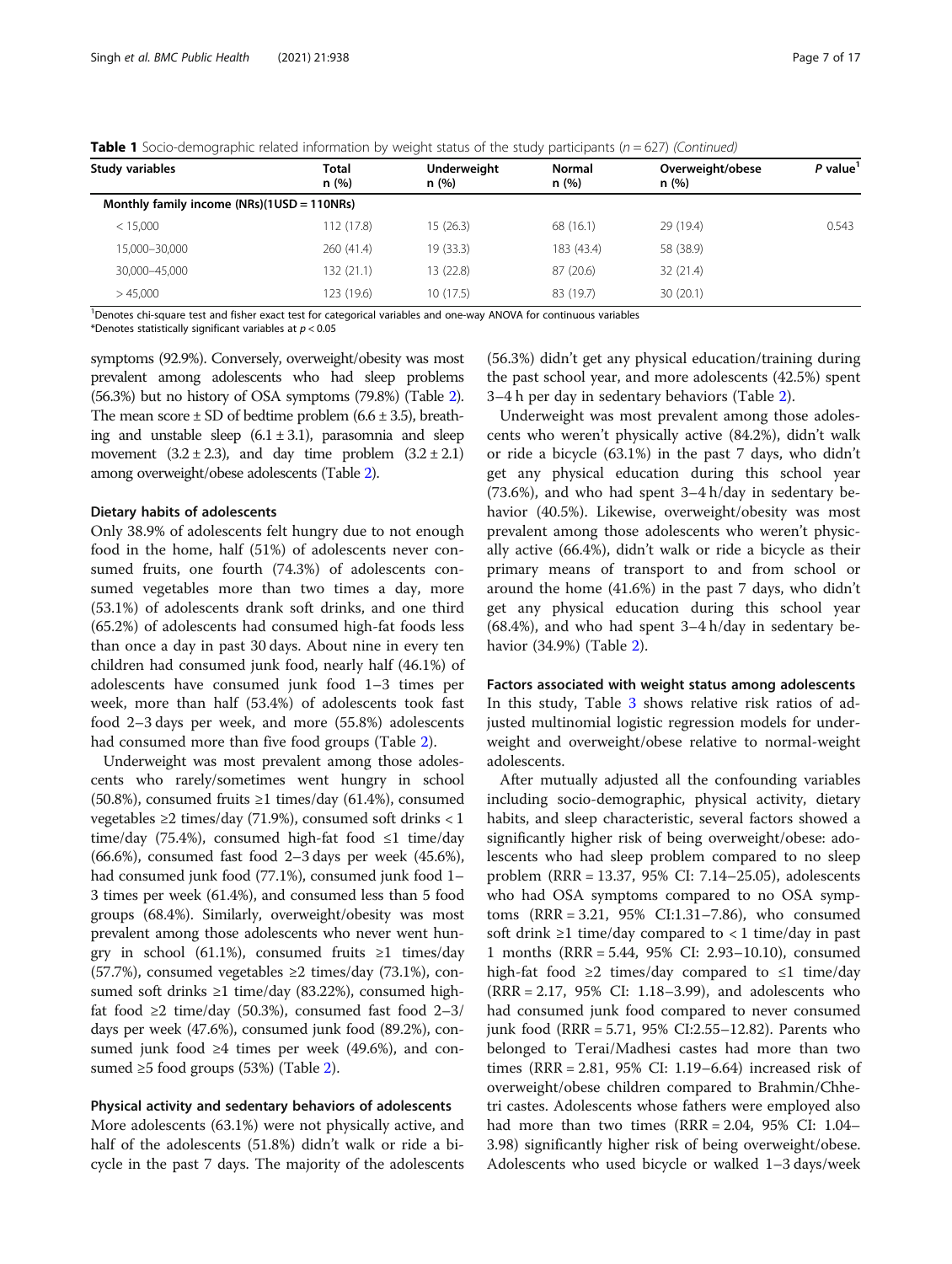### <span id="page-7-0"></span>**Table 2** Sleep duration, food habits, and physical activity related information by weight status of the study participants ( $n = 627$ )

| Study variables                                | <b>Total</b><br>n(%) | Underweight<br>n (%) | Normal<br>n (%) | Overweight/obese<br>n (%) | $P$ value <sup>1</sup> |
|------------------------------------------------|----------------------|----------------------|-----------------|---------------------------|------------------------|
| Sleep characteristics                          |                      |                      |                 |                           |                        |
| Sleep problem based on CASC Score              |                      |                      |                 |                           |                        |
| No sleep problem                               | 474 (75.6)           | 49 (85.9)            | 360 (85.5)      | 65 (43.6)                 | $< 0.001*$             |
| Sleep problem                                  | 153 (24.4)           | 8(14)                | 61(14.4)        | 84 (56.3)                 |                        |
| No sleep problem, mean $\pm$ SD                | $9.7 \pm 3.8$        | $10.1 \pm 2.1$       | $9.6 \pm 3.7$   | $10.3 \pm 5.1$            | 0.281                  |
| Sleep problem, mean $\pm$ SD                   | $24.7 \pm 4.5$       | $21.0 \pm 2.1$       | $23.2 \pm 3.5$  | $26.2 \pm 4.7$            | $< 0.001*$             |
| CASC score, mean $\pm$ SD                      |                      |                      |                 |                           |                        |
| Total score                                    | $13.4 \pm 7.6$       | $11.6 \pm 4.7$       | $11.5 \pm 6.1$  | $19.3 \pm 9.2$            | $< 0.001*$             |
| Bed time problem                               | $4.5 \pm 2.9$        | $3.9 \pm 1.7$        | $3.9 \pm 2.4$   | $6.6 \pm 3.5$             | $< 0.001*$             |
| Breathing and unstable sleep                   | $3.6 \pm 3.4$        | 4.1 $\pm$ 3.3        | $2.6 \pm 2.8$   | $6.1 \pm 3.1$             | $< 0.001*$             |
| Parasomnia and sleep movement                  | $2.2 \pm 2.1$        | $1.3 \pm 1.5$        | $2 \pm 1.9$     | $3.2 \pm 2.3$             | $< 0.001*$             |
| Day time problem                               | $2.9 \pm 1.9$        | $2.5 \pm 1.2$        | $2.9 \pm 1.9$   | $3.2 \pm 2.1$             | $0.028*$               |
| Obstructive sleep apnea (OSA)                  |                      |                      |                 |                           |                        |
| No                                             | 570 (90.9)           | 53 (92.9)            | 398 (94.5)      | 119 (79.8)                | $< 0.001*$             |
| Yes                                            | 57 (9.1)             | 4(7.1)               | 23(5.4)         | 30(20.1)                  |                        |
| Sleep duration weekdays (hours), mean $\pm$ SD | $8.9 \pm 1.1$        | $8.7 \pm 1.1$ )      | $9.1 \pm 1$     | $8.4 \pm 1.2$             | $< 0.001*$             |
| Sleep duration weekends (hours), mean $\pm$ SD | $8 \pm 1.1$          | $8.3 \pm 1.3$        | $8.1 \pm 1.1$   | $7.6 \pm 0.9$             | $< 0.001*$             |
| Adolescents food habit in past 30 days         |                      |                      |                 |                           |                        |
| Went hungry                                    |                      |                      |                 |                           |                        |
| Never                                          | 383 (61.1)           | 28 (49.1)            | 264 (62.7)      | 91(61.1)                  | 0.142                  |
| Rarely/sometimes                               | 244 (38.9)           | 29 (50.8)            | 157 (37.2)      | 58 (38.9)                 |                        |
| <b>Consumed fruits</b>                         |                      |                      |                 |                           |                        |
| Never                                          | 320 (51)             | 22(38.6)             | 235 (55.8)      | 63 (42.2)                 | $0.003*$               |
| $\geq$ 1 times/day                             | 307 (48.9)           | 35 (61.4)            | 186 (44.1)      | 86 (57.7)                 |                        |
| <b>Consumed vegetables</b>                     |                      |                      |                 |                           |                        |
| $\leq$ 1 time/day                              | 161(25.6)            | 16(28.1)             | 105 (24.9)      | 40 (26.8)                 | 0.820                  |
| $\geq$ 2 times/day                             | 466 (74.3)           | 41 (71.9)            | 316 (75.1)      | 109 (73.1)                |                        |
| <b>Consumed soft drinks</b>                    |                      |                      |                 |                           |                        |
| < 1 time/day                                   | 294 (46.8)           | 43 (75.4)            | 226 (53.6)      | 25 (16.7)                 | $< 0.001*$             |
| $\geq$ 1 time/day                              | 333 (53.1)           | 14 (24.5)            | 195 (46.3)      | 124 (83.2)                |                        |
| Consumed high fat food                         |                      |                      |                 |                           |                        |
| $\leq$ 1 time/day                              | 409 (65.2)           | 38 (66.6)            | 297 (70.5)      | 74 (49.6)                 | $< 0.001*$             |
| $\geq$ 2 times/day                             | 218 (34.7)           | 19 (33.3)            | 124 (29.4)      | 75 (50.3)                 |                        |
| <b>Consumed fast food</b>                      |                      |                      |                 |                           |                        |
| Daily                                          | 65 (10.3)            | 15(26.3)             | 38(9)           | 12(8.1)                   | $< 0.001*$             |
| 2-3 days/week                                  | 335 (53.4)           | 26 (45.6)            | 238 (56.5)      | 71 (47.6)                 |                        |
| $\geq$ 4 days/week                             | 227 (36.2)           | 16(28.1)             | 145 (34.4)      | 66 (44.3)                 |                        |
| Consumed junk food                             |                      |                      |                 |                           |                        |
| No                                             | 185 (29.5)           | 13 (22.8)            | 156 (37.1)      | 16 (10.7)                 | $< 0.001*$             |
| Yes                                            | 133 (89.2)           | 44 (77.1)            | 265 (62.9)      | 133 (89.2)                |                        |
| Frequency of consumed junk food                |                      |                      |                 |                           |                        |
| None                                           | 185 (29.5)           | 13 (22.8)            | 156 (37.1)      | 16(10.7)                  | $< 0.001*$             |
| 1-3 times/week                                 | 289 (46.1)           | 35 (61.4)            | 195 (46.3)      | 59 (39.6)                 |                        |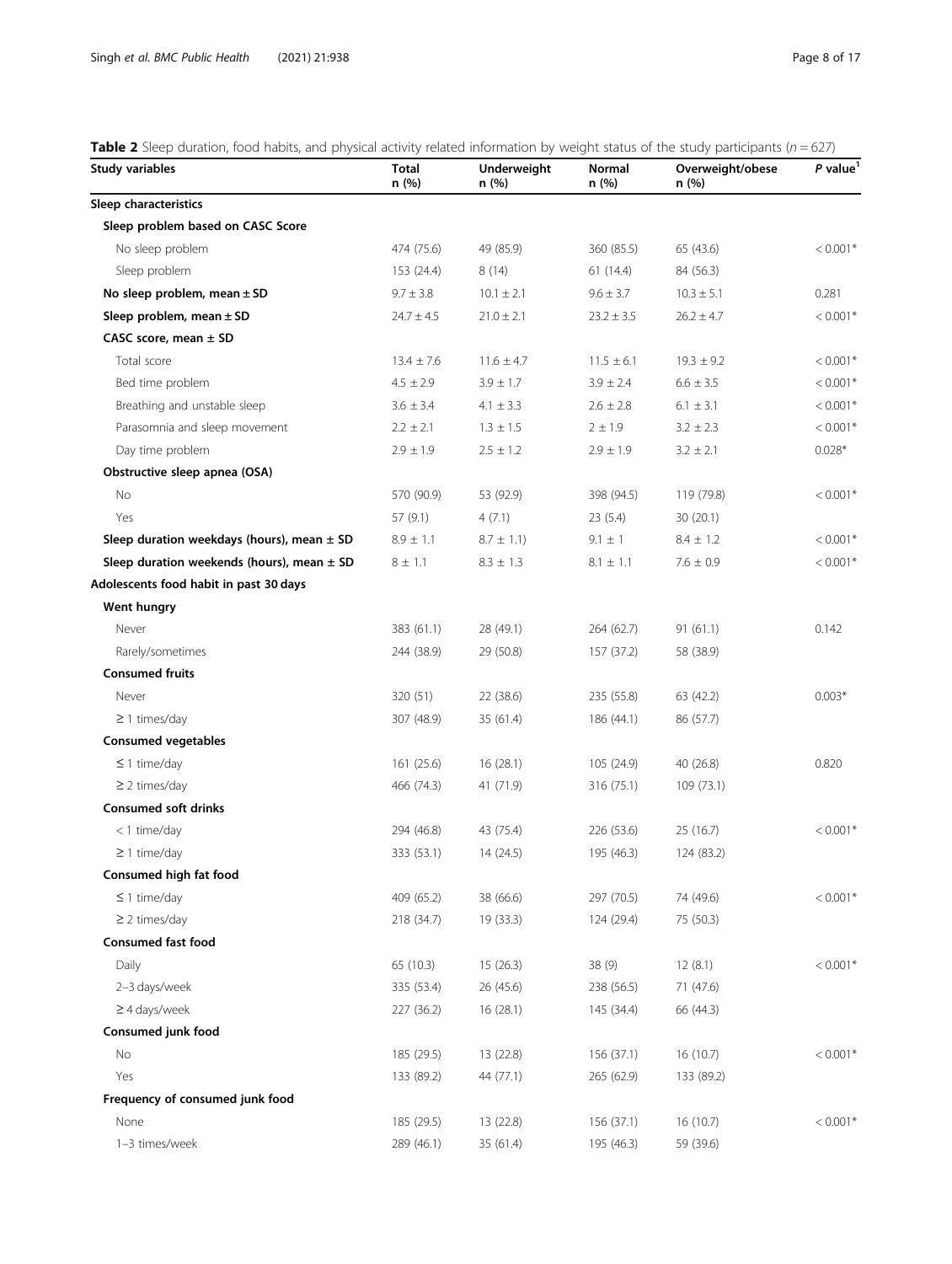|             | Table 2 Sleep duration, food habits, and physical activity related information by weight status of the study participants ( $n = 627$ ) |  |  |  |
|-------------|-----------------------------------------------------------------------------------------------------------------------------------------|--|--|--|
| (Continued) |                                                                                                                                         |  |  |  |

| <b>Study variables</b>                | <b>Total</b><br>n(%) | <b>Underweight</b><br>n(%) | <b>Normal</b><br>n(%) | Overweight/obese<br>n (%) | P value <sup>1</sup> |
|---------------------------------------|----------------------|----------------------------|-----------------------|---------------------------|----------------------|
| $\geq$ 4 times/week                   | 153 (24.4)           | 9(15.7)                    | 70 (16.6)             | 74 (49.6)                 |                      |
| Consumed food groups (10 food groups) |                      |                            |                       |                           |                      |
| < 5 food groups                       | 277(44.1)            | 39 (68.4)                  | 168 (39.9)            | 70 (46.9)                 | $< 0.001*$           |
| $\geq$ 5 food groups                  | 350 (55.8)           | 18 (31.5)                  | 253(60.1)             | 79 (53)                   |                      |
| Adolescents physical activity         |                      |                            |                       |                           |                      |
| <b>Students physical activity</b>     |                      |                            |                       |                           |                      |
| Not active                            | 396 (63.1)           | 48 (84.2)                  | 249 (59.1)            | 99 (66.4)                 | $0.001*$             |
| Active                                | 50 (33.5)            | 9(15.7)                    | 172 (40.8)            | 50 (33.5)                 |                      |
| Walking or ride bicycle               |                      |                            |                       |                           |                      |
| None                                  | 325 (51.8)           | 36(63.1)                   | 227 (53.9)            | 62(41.6)                  | $0.014*$             |
| $1-3$ days                            | 111(17.7)            | 11(19.3)                   | 66 (15.6)             | 34 (22.8)                 |                      |
| $\geq$ 4 days                         | 191 (30.4)           | 10(17.5)                   | 128 (30.4)            | 53 (35.5)                 |                      |
| <b>Physical education</b>             |                      |                            |                       |                           |                      |
| None                                  | 353 (56.3)           | 42 (73.6)                  | 209 (49.6)            | 102 (68.4)                | $< 0.001*$           |
| $1-3$ days                            | 113(18)              | 5(8.7)                     | 79 (18.7)             | 29 (19.4)                 |                      |
| $\geq$ 4 days                         | 161 (25.6)           | 10(17.5)                   | 133 (31.5)            | 18(12.1)                  |                      |
| Sedentary behavior                    |                      |                            |                       |                           |                      |
| $<$ 1 h/day                           | 80 (12.7)            | 12(21.1)                   | 51(12.1)              | 17(11.4)                  | $< 0.001*$           |
| $1-2 h/day$                           | 208 (33.1)           | 18 (31.5)                  | 151 (35.8)            | 39 (26.1)                 |                      |
| $3-4 h/day$                           | 267 (42.5)           | 23 (40.3)                  | 192 (45.6)            | 52 (34.9)                 |                      |
| 5-6 h/day                             | 72 (11.4)            | 4(7)                       | 27(6.4)               | 41 (27.5)                 |                      |

<sup>1</sup>Denotes chi-square test and fisher exact test for categorical variables and one-way ANOVA for continuous variables

\*Denotes statistically significant variables at  $p < 0.05$ 

as their primary means of transport to and from school or around the home (RRR = 4.33, 95% CI: 2.01–9.28), and ≥ 4 days/week (RRR = 1.86, 95% CI: 1.01–3.42) as their primary means of transport to and from school or around the home were significantly higher risk of being overweight/obesity compared to those who didn't. Adolescents who had spent 5–6 h/day in sedentary behavior were 3.21 times (RRR = 3.21, 95% CI: 1.14–9.09) increased risk of being overweight/obese than those who had spent < 1 h/day in sedentary behavior. In contrast, adolescents aged 14–16 years were 71% lower (RRR = 0.29, 95% CI: 0.16–0.52) and adolescents who had consumed less than five food groups had 45% lower (RRR = 0.55, 95% CI: 0.31–0.97) risk of being overweight/obesity compared to 12–14 years age groups and who had consumed more than five food groups respectively.

The relative risk of underweight was found increased in adolescents who rarely/sometimes went hungry (RRR = 2.56, 95% CI: 1.27–5.16) compared to never went hungry, and Dalit and minority castes (RRR = 5.61, 95% CI: 2.12–14.82) compared to Brahmin/Chhetri castes. In contrast, those adolescents who consumed soft drink had 73% (RRR = 0.27, 95% CI: 0.12–0.61) than those who consumed < 1 time/day, physically active had 66%  $(RRR = 0.34, 95\% \text{ CI: } 0.14 - 0.80)$  compared to physically inactive, received 1–3 days physical education/training during this school year had  $75\%$  (RRR = 0.25, 95% CI: 0.08–0.80) compared to no physical education/training, and those who spent 3–4 h/ day in sedentary behavior had 43% (RRR = 0.57, 95% CI: 0.11–0.80) compared to those who spent  $\langle 1 \text{ h}/\text{day} \rangle$  in sedentary behavior respectively were at lower risk of being underweight (Table [3](#page-9-0)).

#### **Discussion**

To the best of our knowledge, this is one of the first studies that examine the association of sleep with body mass index among Nepalese adolescents. Our study revealed that one-fifth of the adolescents (23.7%) were found to be overweight/obese, which is consistent with results from the previous studies conducted in Nepal (25–26% overweight/obesity) [[11,](#page-15-0) [12\]](#page-15-0). Most independent variables showed a significant association with overweight/obesity after mutual adjustment of confounding variables, including socio-demographic, physical activity, dietary habits and sleep characteristics.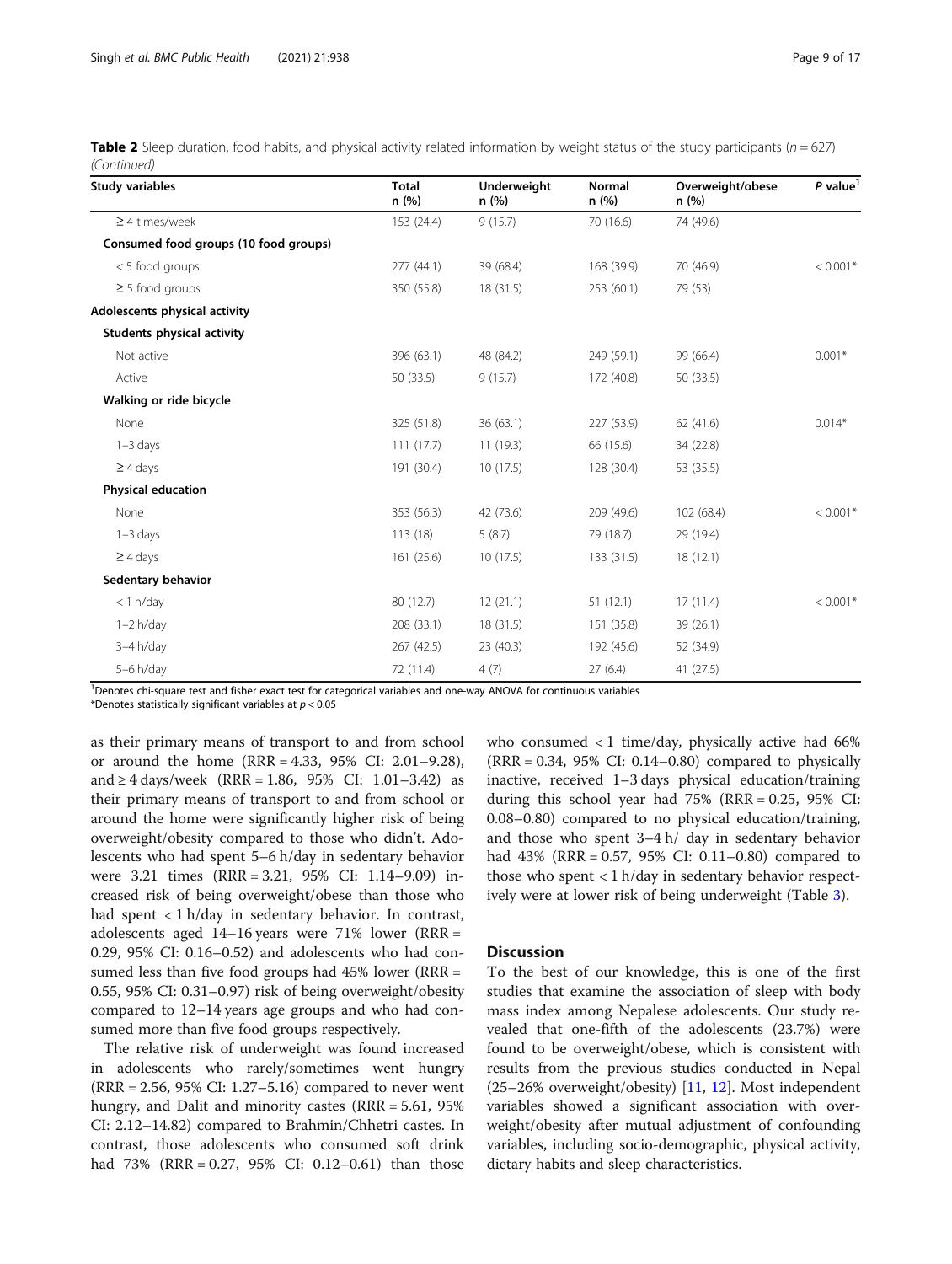<span id="page-9-0"></span>

|                                           | Model-I                               |                                         | Table 3 Multivariate multinomial logistic regression analysis for weight status and its associated factors among adolescents ( $n = 627$ )<br>Model-II |       | Model-III               |                    | Model-IV                              |                                         |
|-------------------------------------------|---------------------------------------|-----------------------------------------|--------------------------------------------------------------------------------------------------------------------------------------------------------|-------|-------------------------|--------------------|---------------------------------------|-----------------------------------------|
|                                           |                                       |                                         | Underweight Overweight/ Underweight Overweight/                                                                                                        |       |                         |                    | Underweight Overweight/               |                                         |
| Study variables                           |                                       | Underweight Overweight/<br>obese        |                                                                                                                                                        | obese |                         | obese              |                                       | obese                                   |
|                                           | <b>RRR(95% CI)</b>                    |                                         | RRR(95% CI) RRR(95% CI)                                                                                                                                |       | RRR(95% CI) RRR(95% CI) | <b>RRR(95% CI)</b> | <b>RRR(95% CI)</b>                    | <b>RRR(95% CI)</b>                      |
| Sleep characteristics                     |                                       |                                         |                                                                                                                                                        |       |                         |                    |                                       |                                         |
| Sleep problem                             |                                       |                                         |                                                                                                                                                        |       |                         |                    |                                       |                                         |
| No sleep problem                          | Ref                                   | Ref                                     |                                                                                                                                                        |       |                         |                    | Ref                                   | Ref                                     |
| Sleep problem                             | $0.96(0.42 -$<br>2.10)                | $6.90(4.49 -$<br>$10.60$ <sup>***</sup> |                                                                                                                                                        |       |                         |                    | $1.29(0.52 -$<br>3.21)                | 13.37 (7.14-<br>$25.05$ <sup>***</sup>  |
| Obstructive sleep apnea (OSA)             |                                       |                                         |                                                                                                                                                        |       |                         |                    |                                       |                                         |
| No                                        | Ref                                   | Ref                                     |                                                                                                                                                        |       |                         |                    | Ref                                   | Ref                                     |
| Yes                                       | $1.31(0.43 -$<br>3.97)                | $3.02(1.58 -$<br>$5.75$ <sup>**</sup>   |                                                                                                                                                        |       |                         |                    | $1.83(0.52 -$<br>6.44)                | $3.21(1.31 -$<br>$7.86$ <sup>*</sup>    |
| Adolescents dietary habit in past 30 days |                                       |                                         |                                                                                                                                                        |       |                         |                    |                                       |                                         |
| Went hungry                               |                                       |                                         |                                                                                                                                                        |       |                         |                    |                                       |                                         |
| Never                                     | Ref                                   | Ref                                     |                                                                                                                                                        |       |                         |                    | Ref                                   | Ref                                     |
| Rarely/sometimes                          | $2.70(1.43-$<br>$5.08$ <sup>**</sup>  | $1.02(0.66 -$<br>$1.58$ )               |                                                                                                                                                        |       |                         |                    | $2.56(1.27 -$<br>$5.16$ <sup>**</sup> | $0.86(0.48 -$<br>1.53)                  |
| <b>Consumed fruits</b>                    |                                       |                                         |                                                                                                                                                        |       |                         |                    |                                       |                                         |
| Never                                     | Ref                                   | Ref                                     |                                                                                                                                                        |       |                         |                    | Ref                                   | Ref                                     |
| $\geq$ 1 times/day                        | 2.01 (1.08-<br>$3.71$ <sup>*</sup>    | $1.38(0.90 -$<br>2.09)                  |                                                                                                                                                        |       |                         |                    | $1.94(0.98 -$<br>3.83)                | $1.32(0.78 -$<br>2.26                   |
| <b>Consumed vegetables</b>                |                                       |                                         |                                                                                                                                                        |       |                         |                    |                                       |                                         |
| $\leq$ 1 time/day                         | Ref                                   | Ref                                     |                                                                                                                                                        |       |                         |                    | Ref                                   | Ref                                     |
| > 2 times/day                             | $0.78(0.39 -$<br>1.54)                | $1.14(0.71 -$<br>1.84)                  |                                                                                                                                                        |       |                         |                    | $0.68(0.31 -$<br>1.48)                | $1.27(0.68 -$<br>2.36)                  |
| <b>Consumed soft drinks</b>               |                                       |                                         |                                                                                                                                                        |       |                         |                    |                                       |                                         |
| <1 time/day                               | Ref                                   | Ref                                     |                                                                                                                                                        |       |                         |                    | Ref                                   | Ref                                     |
| $\geq$ 1 times/day                        | $0.27(0.13 -$<br>$(0.54)$ ***         | $5.12(3.13 -$<br>$8.36$ <sup>***</sup>  |                                                                                                                                                        |       |                         |                    | $0.27(0.12 -$<br>$0.61$ <sup>**</sup> | $5.44(2.93 -$<br>$10.10$ <sup>***</sup> |
| Consumed high fat food                    |                                       |                                         |                                                                                                                                                        |       |                         |                    |                                       |                                         |
| $\leq$ 1 time/day                         | Ref                                   | Ref                                     |                                                                                                                                                        |       |                         |                    | Ref                                   | Ref                                     |
| $\geq$ 2 times/day                        | $1.01(0.52 -$<br>1.91)                | $2.23(1.46 -$<br>$3.41)***$             |                                                                                                                                                        |       |                         |                    | $1.12(0.48 -$<br>2.65)                | $2.17(1.18 -$<br>$3.99$ <sup>*</sup>    |
| <b>Consumed fast food</b>                 |                                       |                                         |                                                                                                                                                        |       |                         |                    |                                       |                                         |
| Daily                                     | Ref                                   | Ref                                     |                                                                                                                                                        |       |                         |                    | Ref                                   | Ref                                     |
| $2-3$ days                                | $0.29(0.13 -$<br>$0.66$ <sup>**</sup> | $1.06(0.49 -$<br>2.27)                  |                                                                                                                                                        |       |                         |                    | $0.62(0.23 -$<br>1.69)                | $1.08(0.40 -$<br>2.92)                  |
| $\geq$ 4 days                             | $0.23(0.09 -$<br>$0.55$ <sup>**</sup> | $1.59(0.74 -$<br>3.44)                  |                                                                                                                                                        |       |                         |                    | $0.45(0.15 -$<br>1.31)                | $1.25(0.46 -$<br>3.39)                  |
| Consumed junk food                        |                                       |                                         |                                                                                                                                                        |       |                         |                    |                                       |                                         |
| No                                        | Ref                                   | Ref                                     |                                                                                                                                                        |       |                         |                    | Ref                                   | Ref                                     |
| Yes                                       | 1.95 (0.98-<br>3.90)                  | $3.79(2.08 -$<br>$6.70$ <sup>***</sup>  |                                                                                                                                                        |       |                         |                    | $1.89(0.87 -$<br>4.09)                | $5.71(2.55 -$<br>$12.82$ <sup>***</sup> |
| Consumed food groups (10 food groups)     |                                       |                                         |                                                                                                                                                        |       |                         |                    |                                       |                                         |
| < 5 food groups                           | $2.86$ (1.54-<br>$5.33)$ **           | $1.24(0.81 -$<br>1.90)                  |                                                                                                                                                        |       |                         |                    | $0.27(0.13 -$<br>$(0.57)$ **          | $0.55(0.31 -$<br>$0.97$ <sup>*</sup>    |
| $\geq$ 5 food groups                      | Ref                                   | Ref                                     |                                                                                                                                                        |       |                         |                    | Ref                                   | Ref                                     |
| Adolescents characteristics               |                                       |                                         |                                                                                                                                                        |       |                         |                    |                                       |                                         |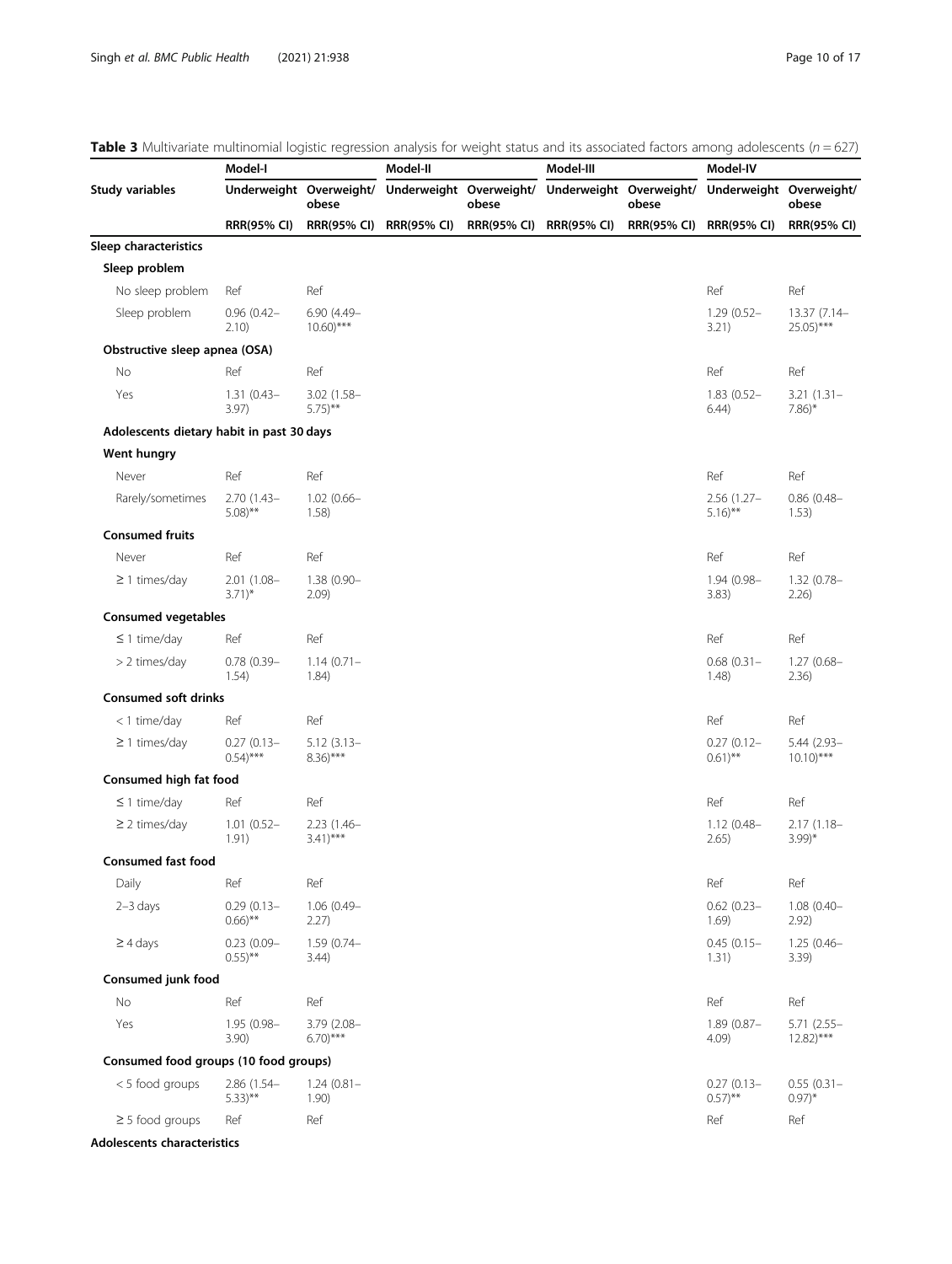**Table 3** Multivariate multinomial logistic regression analysis for weight status and its associated factors among adolescents ( $n = 627$ ) (Continued)  $\overline{\phantom{a}}$ 

|                                                | Model-I                 |                    | Model-II                                |                                        | Model-III               |                    | Model-IV                                |                                        |
|------------------------------------------------|-------------------------|--------------------|-----------------------------------------|----------------------------------------|-------------------------|--------------------|-----------------------------------------|----------------------------------------|
| <b>Study variables</b>                         | Underweight Overweight/ | obese              | Underweight Overweight/                 | obese                                  | Underweight Overweight/ | obese              | Underweight Overweight/                 | obese                                  |
|                                                | <b>RRR(95% CI)</b>      | <b>RRR(95% CI)</b> | <b>RRR(95% CI)</b>                      | <b>RRR(95% CI)</b>                     | <b>RRR(95% CI)</b>      | <b>RRR(95% CI)</b> | <b>RRR(95% CI)</b>                      | <b>RRR(95% CI)</b>                     |
| Age (years)                                    |                         |                    |                                         |                                        |                         |                    |                                         |                                        |
| $12 - 13$                                      |                         |                    | Ref                                     | Ref                                    |                         |                    | Ref                                     | Ref                                    |
| $14 - 16$                                      |                         |                    | $1.22(0.51 -$<br>2.91)                  | $0.34(0.22 -$<br>$0.52$ <sup>***</sup> |                         |                    | $1.26(0.48 -$<br>3.34)                  | $0.29(0.16 -$<br>$0.52$ <sup>***</sup> |
| Sex                                            |                         |                    |                                         |                                        |                         |                    |                                         |                                        |
| Female                                         |                         |                    |                                         |                                        |                         |                    |                                         |                                        |
| Male                                           |                         |                    | Ref                                     | Ref                                    |                         |                    |                                         |                                        |
| Type of school                                 |                         |                    | $1.05(0.57 -$<br>1.93)                  | $0.96(0.65 -$<br>1.43)                 |                         |                    |                                         |                                        |
| Public                                         |                         |                    |                                         |                                        |                         |                    |                                         |                                        |
| Private                                        |                         |                    | Ref                                     | Ref                                    |                         |                    |                                         |                                        |
|                                                |                         |                    | $0.69(0.36 -$<br>1.31)                  | $1.50(0.95 -$<br>2.37)                 |                         |                    |                                         |                                        |
| <b>Parents characteristics</b>                 |                         |                    |                                         |                                        |                         |                    |                                         |                                        |
| Ethnicity                                      |                         |                    |                                         |                                        |                         |                    |                                         |                                        |
| Brahmin/Chhetri                                |                         |                    | Ref                                     | Ref                                    |                         |                    | Ref                                     | Ref                                    |
| Terai Madhesi<br>castes                        |                         |                    | $1.37(0.41 -$<br>4.55)                  | $1.33(0.70 -$<br>2.54)                 |                         |                    | $1.32(0.33 -$<br>5.25)                  | 2.81 (1.19-<br>$6.64$ <sup>*</sup>     |
| Dalit and<br>minorities                        |                         |                    | $6.20(2.89 -$<br>$13.29$ <sup>***</sup> | $0.86(0.43 -$<br>1.71)                 |                         |                    | $5.61(2.12 -$<br>$14.82$ <sup>***</sup> | $1.13(0.44 -$<br>2.90)                 |
| Janajati                                       |                         |                    | $1.13(0.51 -$<br>2.49)                  | $0.72(0.45 -$<br>1.13)                 |                         |                    | $1.07(0.41 -$<br>2.74)                  | $1.14(0.56 -$<br>2.34)                 |
| <b>Family type</b>                             |                         |                    |                                         |                                        |                         |                    |                                         |                                        |
| Nuclear                                        |                         |                    | Ref                                     | Ref                                    |                         |                    |                                         |                                        |
| Joint                                          |                         |                    | $1.17(0.63 -$<br>2.18)                  | $1.15(0.77 -$<br>1.71)                 |                         |                    |                                         | $\overline{\phantom{m}}$               |
| <b>Mothers education</b>                       |                         |                    |                                         |                                        |                         |                    |                                         |                                        |
| Below high school<br>(S 10 class)              |                         |                    | Ref                                     | Ref                                    |                         |                    |                                         |                                        |
| High class $(10 + 2)$                          |                         |                    | $1.22(0.55 -$<br>2.70)                  | $0.76$ (0.44-<br>1.31)                 |                         |                    |                                         |                                        |
| University<br>education                        |                         |                    | $1.49(0.51 -$<br>4.37)                  | $0.75(0.37 -$<br>1.53)                 |                         |                    | $\overline{\phantom{0}}$                |                                        |
| <b>Fathers education</b>                       |                         |                    |                                         |                                        |                         |                    |                                         |                                        |
| Below high school<br>$(\leq 10 \text{ class})$ |                         |                    | Ref                                     | Ref                                    |                         |                    | $\equiv$                                | $\overline{\phantom{m}}$               |
| High class $(10 + 2)$                          |                         |                    | 1.95 (0.69-<br>5.56)                    | $0.69(0.35 -$<br>1.35)                 |                         |                    |                                         |                                        |
| University<br>education                        |                         |                    | $1.38(0.44 -$<br>4.27)                  | $0.75(0.37 -$<br>1.52)                 |                         |                    |                                         |                                        |
| Mothers occupation                             |                         |                    |                                         |                                        |                         |                    |                                         |                                        |
| Unemployed                                     |                         |                    | Ref                                     | Ref                                    |                         |                    |                                         |                                        |
| Employed                                       |                         |                    | $0.87(0.42 -$<br>1.76)                  | $0.92(0.58 -$<br>1.48)                 |                         |                    |                                         |                                        |
| <b>Fathers occupation</b>                      |                         |                    |                                         |                                        |                         |                    |                                         |                                        |
| Unemployed                                     |                         |                    | Ref                                     | Ref                                    |                         |                    | Ref                                     | Ref                                    |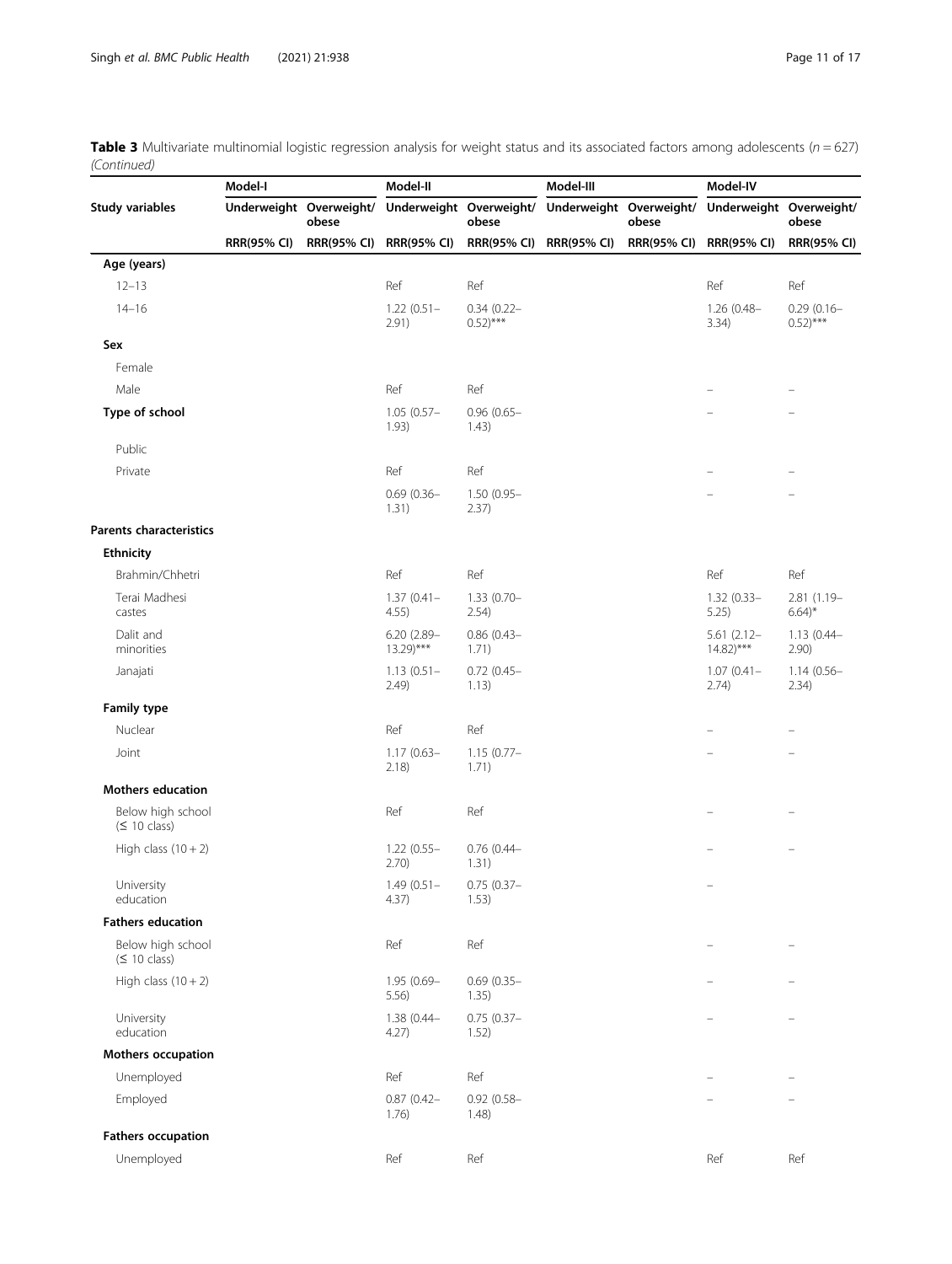**Table 3** Multivariate multinomial logistic regression analysis for weight status and its associated factors among adolescents ( $n = 627$ ) (Continued)

|                                     | Model-I                 |                    | Model-II               |                                  | Model-III                            |                                         | Model-IV                             |                                        |
|-------------------------------------|-------------------------|--------------------|------------------------|----------------------------------|--------------------------------------|-----------------------------------------|--------------------------------------|----------------------------------------|
| Study variables                     | Underweight Overweight/ | obese              |                        | Underweight Overweight/<br>obese | Underweight Overweight/              | obese                                   | Underweight Overweight/              | obese                                  |
|                                     | <b>RRR(95% CI)</b>      | <b>RRR(95% CI)</b> | <b>RRR(95% CI)</b>     | <b>RRR(95% CI)</b>               | <b>RRR(95% CI)</b>                   | <b>RRR(95% CI)</b>                      | <b>RRR(95% CI)</b>                   | <b>RRR(95% CI)</b>                     |
| Employed                            |                         |                    | $0.48(0.21 -$<br>1.09  | $2.13(1.15 -$<br>$3.93)*$        |                                      |                                         | $1.03(0.49 -$<br>2.18                | $2.04(1.04 -$<br>$3.98$ <sup>*</sup>   |
| Monthly income (NRs)(1USD = 110NRs) |                         |                    |                        |                                  |                                      |                                         |                                      |                                        |
| < 15,000                            |                         |                    | Ref                    | Ref                              |                                      |                                         |                                      |                                        |
| 15,000-30,000                       |                         |                    | $0.63(0.27 -$<br>1.46) | $0.69(0.39 -$<br>1.21)           |                                      |                                         |                                      |                                        |
| 30,000-45,000                       |                         |                    | 1.32 (0.49-<br>3.59)   | $0.74(0.39 -$<br>1.43)           |                                      |                                         |                                      |                                        |
| >45,000                             |                         |                    | $0.91(0.32 -$<br>2.62) | $0.71(0.36 -$<br>1.38)           |                                      |                                         |                                      |                                        |
| Adolescents physical activity       |                         |                    |                        |                                  |                                      |                                         |                                      |                                        |
| <b>Physical active</b>              |                         |                    |                        |                                  |                                      |                                         |                                      |                                        |
| Not active                          |                         |                    |                        |                                  | Ref                                  | Ref                                     | Ref                                  | Ref                                    |
| Active                              |                         |                    |                        |                                  | $0.35(0.15 -$<br>$0.78$ <sup>*</sup> | $0.66$ $(0.38 -$<br>$0.95$ <sup>*</sup> | $0.34(0.14 -$<br>$0.80$ <sup>*</sup> | $0.64(0.36 -$<br>1.12)                 |
| Walking or ride bicycle             |                         |                    |                        |                                  |                                      |                                         |                                      |                                        |
| None                                |                         |                    |                        |                                  | Ref                                  | Ref                                     | Ref                                  | Ref                                    |
| 1-3 days/week                       |                         |                    |                        |                                  | $0.95(0.39 -$<br>2.34)               | $2.76(1.53 -$<br>$4.95$ <sup>**</sup>   | $0.81(0.30 -$<br>2.14)               | $4.33(2.01 -$<br>$9.28$ <sup>***</sup> |
| $\geq$ 4 days/week                  |                         |                    |                        |                                  | $0.57(0.25 -$<br>1.30)               | $2.17(1.31 -$<br>$3.61$ <sup>**</sup>   | $0.66(0.28 -$<br>1.55)               | $1.86(1.01 -$<br>$3.42$ <sup>*</sup>   |
| Physical education/ training        |                         |                    |                        |                                  |                                      |                                         |                                      |                                        |
| None                                |                         |                    |                        |                                  | Ref                                  | Ref                                     | Ref                                  | Ref                                    |
| 1-3 days/week                       |                         |                    |                        |                                  | $0.27(0.09 -$<br>$0.81$ <sup>*</sup> | $0.65(0.37 -$<br>1.14)                  | $0.25(0.08 -$<br>$0.80$ <sup>*</sup> | $0.50(0.24 -$<br>1.03)                 |
| $\geq$ 4 days/week                  |                         |                    |                        |                                  | $0.40(0.18 -$<br>$0.88$ <sup>*</sup> | $0.26(0.14 -$<br>$0.48$ <sup>***</sup>  | $0.48(0.21 -$<br>1.09                | $0.24(0.11 -$<br>0.50)                 |
| Sedentary behavior                  |                         |                    |                        |                                  |                                      |                                         |                                      |                                        |
| $<$ 1 h/day                         |                         |                    |                        |                                  | Ref                                  | Ref                                     | Ref                                  | Ref                                    |
| $1-2 h/day$                         |                         |                    |                        |                                  | $0.51(0.19 -$<br>1.33)               | $0.77(0.36 -$<br>1.64)                  | $0.43(0.16 -$<br>1.16)               | $0.86(0.35 -$<br>2.08)                 |
| $3-4 h/day$                         |                         |                    |                        |                                  | $0.40(0.16 -$<br>0.97)               | $0.84(0.41 -$<br>1.72)                  | 0.30<br>$(0.11 - 0.80)^*$            | $0.69(0.29 -$<br>1.63)                 |
| $5-6$ h/day                         |                         |                    |                        |                                  | $0.69(0.18 -$<br>2.63)               | $5.71(2.43 -$<br>$13.43$ <sup>***</sup> | $0.57(0.14 -$<br>2.31)               | $3.21(1.14-$<br>$9.09$ <sup>*</sup>    |

Normal BMI: base outcome in multinomial logistic regression analysis

Ref: reference category for predictor variables

Model-I: adjusted for sleep characteristics and dietary habit

Model-II: adjusted for sleep characteristics, dietary habit and socio-demographic characteristics of parents and students

Model-III: adjusted for Physical activity and socio-demographic characteristics of parents and students and all variable shown under Model-III

Model- IV: adjusted for significant variables (p < 0.05) from and Model-I and Model-II, and students physical activity information and all variables shown under Model-IV

RRR relative risk ratio

 $* < 0.05$ ,  $** < 0.01$ , and  $*** < 0.001$ 

#### Sleep problem and weight status

We found nearly one in four adolescents (24.4%) had sleep problems and similar findings have been reported from several studies conducted in both developed and

developing countries across the globe that showed sleep disorders as a common problem, particularly among the teenage population [\[53](#page-16-0)–[56\]](#page-16-0). In this study, adolescents' sleep duration during weekdays and weekends, OSA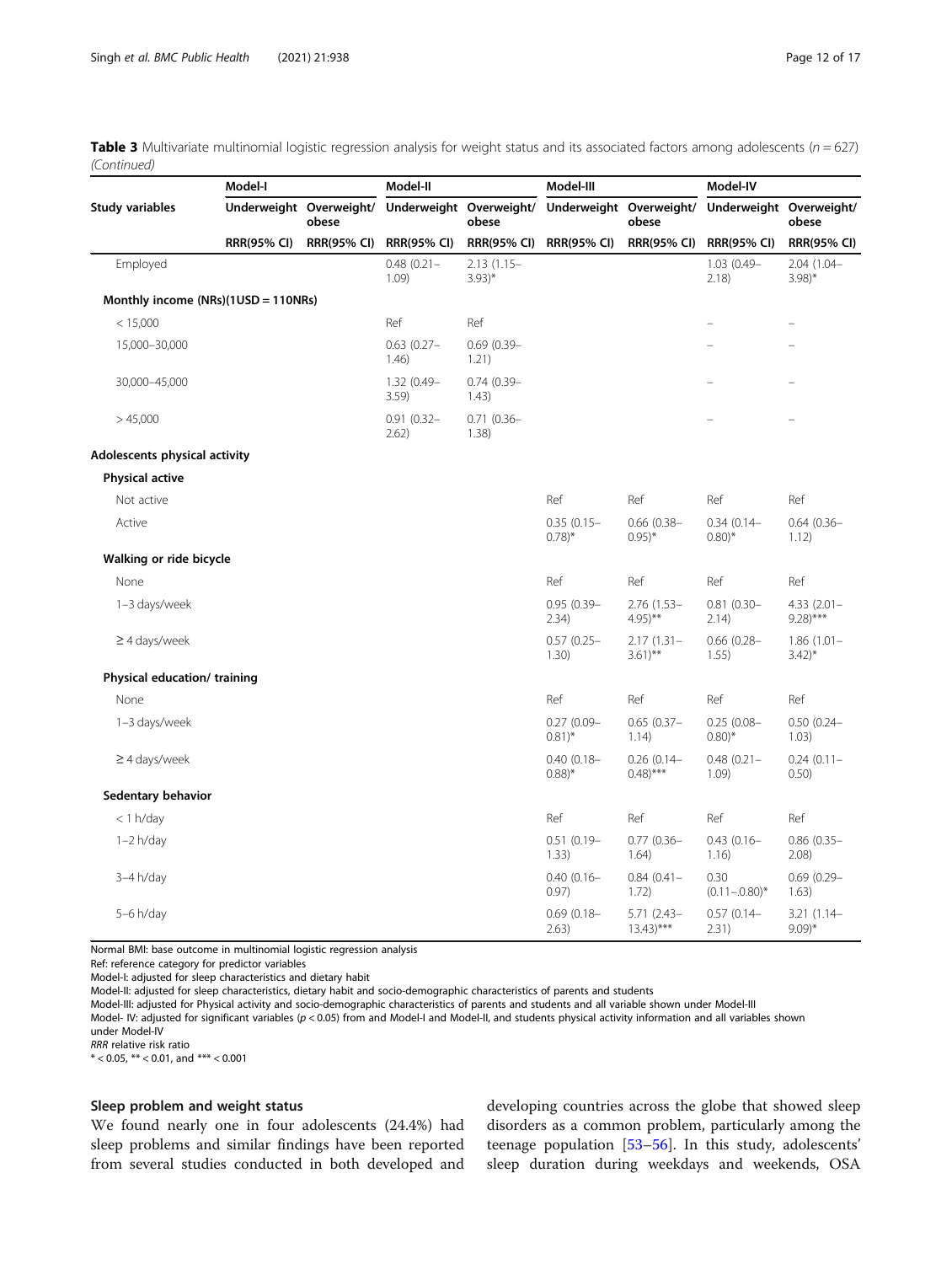symptoms, and sleep problems measured by CASC were significantly different among different groups for the BMI for the age of the adolescents. Also, adolescents who had sleep problems were found more likely to be overweight/obese. These findings are similar to the evidence from several previous studies conducted in different geographical regions of the world, where they found increased risks of overweight/obesity among young age groups of participants are those having sleep problems or short sleep duration [[25,](#page-15-0) [57\]](#page-16-0). Several factors are responsible for the association of sleep problems and overweight/obesity, including both biological and habitual. The biological phenomenon can be explained with the evidence that sleep deprivation is associated with dysregulation of neuroendocrine control of appetites such as alterations in the hormones, including cortisol, leptin, and ghrelin [\[58](#page-16-0), [59\]](#page-16-0). These hormonal changes are further responsible for alterations in demand for body calorie requirements. As a result, individuals adopt unhealthy food choices, consume additional foods, and decrease their physical activities.

Likewise, about one in every ten adolescents were found to have OSA symptoms, and those who had OSA symptoms were found to be at higher risks of overweight/obesity compared to those who did not have OSA symptoms. There is ample of evidence that suggests vice-versa associations of OSA and overweight/ obesity among children and adolescents. The study conducted among Australian adolescents showed that with each standard deviation increase in BMI z-score, there is more than three times more risk of developing OSA, which supports the findings of our study [\[60](#page-16-0)]. Mitchell and Kelly [[61\]](#page-16-0) study claim that one in two obese children had OSA in the United States of America (USA). Severe upper ways obstruction in obese children can lead to sleep disorders further resulting in causing obesity and risk factors for cardiovascular disease, stroke, metabolic disease, and day-time sleepiness [\[62](#page-16-0)].

#### Dietary habits and weight status

Due to "nutrition transition" in most of the low-income countries the food consumption patterns has shifted from locally available staple foods consumption towards the consumption of western diet pattern containing poor nutrients, foods high in fat, energy-dense foods, sugarsweetened beverages, junk foods, fast foods and less consumption of vegetables and fruits  $[63]$  $[63]$ . In this study, adolescents who consumed soft drinks  $\geq$  one time per day and high-fat food  $\geq$  two times per day in the last 30 days and who consumed junk food were found to have higher risks of developing overweight/obesity. A recent review study shows that Asian pre-school children adhering to the westernized eating pattern, which is described as a high intake of sugary beverages, snacks, and red meat was found to have significantly higher odds of being obese [\[64](#page-16-0)]. Likewise, Brazilian children adhering to junk food diets [\[64\]](#page-16-0), Chinese adolescents who followed the Western dietary patterns [\[64](#page-16-0)], Indian and Saudi adolescents who practiced adverse eating behaviors including consumption of high-fat foods and carbonate drinks were also found significantly at higher risk of being obese  $[65–67]$  $[65–67]$  $[65–67]$  $[65–67]$  $[65–67]$ . However, the review by Togo et al.  $[68]$  $[68]$  $[68]$ presents mixed findings from 30 different studies where few studies showed negative or no association of high fatty, sweets, or energy-dense food consumption habits with overweight/obesity. The difference in the pattern of results might be due to the complexity of determining factors for overweight/obesity [\[31](#page-15-0)] and also, in fact, eating pattern alone is not only responsible for producing overweight/obesity.

Our study also revealed that adolescents who had consumed < five food groups within the last 24 h preceding to survey were found protective towards overweight/ obesity as compared to those who consumed  $\geq$  five food groups. These findings are supported by the results of the study conducted in the USA, where diversified food group consumption was positively associated with body fatness [\[69](#page-16-0)]. However, the systematic review by Otto et al. [[70](#page-16-0)] shows that there is inconsistency in the results regarding the influence of dietary diversity on overweight/obesity [[70\]](#page-16-0).

On the other hand, only a few food-related factors were associated with an increased risk of underweight. The relative risk of underweight was found increased in adolescents who rarely/sometimes went hungry. Similar findings are reported by Johnson et al. [\[71](#page-16-0)], where they reported that going hungry most of the time was marginally associated with an increased risk of underweight [[71](#page-16-0)]. Those adolescents who consumed soft drinks had a 73% lower risk of underweight than those who consumed <one time/day. This finding is in line with the previous study, where those adolescents who drank soft drinks had a 17% lower risk of underweight [[63](#page-16-0)]. Food containing high sugar-sweetened beverages is linked to increased body weight [[63](#page-16-0)]. In this study, adolescents who had consumed less than five food groups had a 77% lower risk of being underweight. Household food insecurity and lack of access to diversified food households were likely to suffer malnutrition because of very limited intake of nourishing food resulting in underweight adolescents. The decline in their fewer food groups was primarily due to lower consumption of meat and poultry, fish and shrimp, eggs, and dairy products [\[72\]](#page-16-0).

#### Physical activity and weight status

Our study revealed that very low percentages of adolescents were found to be involved in physical activity and more than half of the adolescents were found to have more than 3 h of sedentary lifestyle per day. These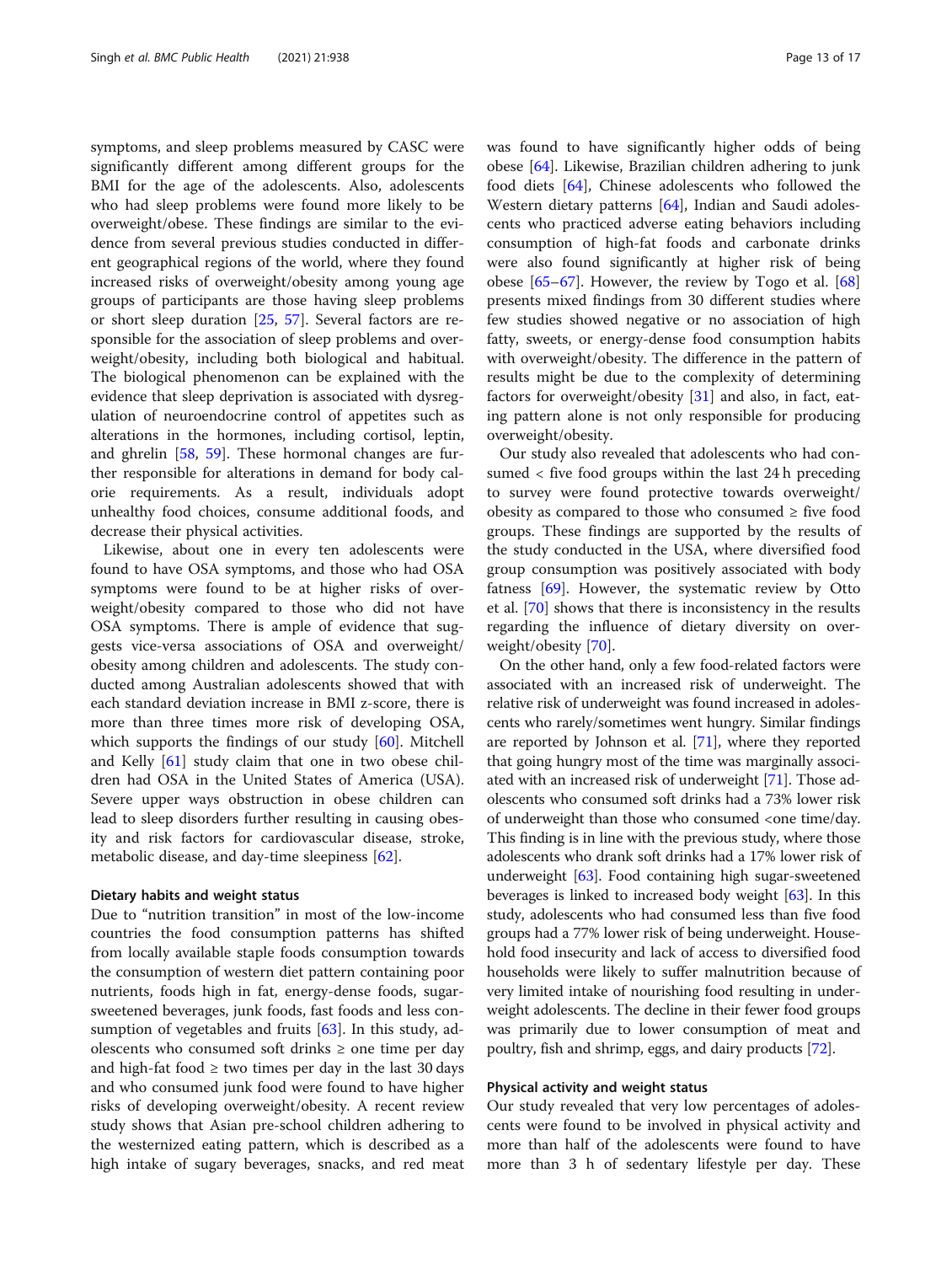results were found congruent with the findings from similar studies conducted in the past [[48](#page-15-0), [73\]](#page-16-0). However, these results are explicitly indicating that some of these modifiable risk factors linked to obesity presented among Nepalese adolescents, if not changed at the early stages of life, may continue to adulthood and exacerbate the burden of chronic illness in the future. Also, our study presents those who spend 5–6 h of sedentary lifestyle per day were more than three times higher risk of overweight/obesity compared to those who spend less than one-hour sedentary lifestyle per day. On the other hand, those who attained physical education or training ≥4 days/week were less likely to be overweight/obese when compared to those who do not attain any physical education or training in the recent week in this school year. It is more likely that those who were involved in insufficient physical activity and spent less sedentary time had a positive influence on maintaining normal BMI [\[74\]](#page-16-0). It was also found that those who were involved in walking or riding a bicycle ≥4 days/week were slightly more at risk of overweight/obesity, which sounds quite unexpected. This may be due to the reason that adolescents who were overweight/obese might have recently engaged in walking or riding a bicycle as a form of physical activity to reduce their weight. Another reason may be due to certain limitations such as behavioral findings were assessed using a self-administered questionnaire. Thus, social desirability bias leading to over and under-reporting may occur, and tools used in physical activity were taken only for the past 1 week.

#### Socio-demographic characteristic and weight status

In the current study, adolescents belonging to Terai/ Madhesi castes were found more likely to be overweight/obese. There is a paucity of evidence demonstrating the association between ethnicity and overweight/ obesity among adolescents; as a result, we couldn't justify it anymore in this study. These findings recommend prospective researchers to explore the causal relationship between ethnic variations and BMI within the Nepalese context. However, the possible reason could be that the elite group or richest people in Nepal comes from Madhesi, Newar, Thakali, and Thakuri ethnic groups, alongside Bhramin and Chhetri. Those richest people who belonged to Terai/Madhesi caste were migrated from Terai to Kathmandu and are privileged to study in highquality English-medium schools. Moreover, the richest peoples have access to energy-dense, fast foods in their family, and luxurious lifestyle and able to high daily expenses resulting in overweight/obese children. In contrast, adolescents who belonged to Dalit and minority caste were found to be underweight. Dalit castes, one of the most marginalized groups in Nepal, are still facing several forms of discrimination in all sectors, including

the workplace. As a result, Dalits today stand at the bottom of most indicators of socio-economic development [[75\]](#page-16-0). Peoples from low-income families lack access to resources to purchase healthy and sufficient foods for their families, resulting in their children being underweight [[9\]](#page-15-0). Despite the formulation of several plans, policies, and legislation to abolish caste-based discrimination in Nepal, the disadvantaged ethnic groups are facing different forms of discrimination [\[76\]](#page-16-0). To uplift, the socioeconomic status of such disadvantaged ethnic groups warrant effective implementation of existing governmental plans, policies, and legislation. Prevention of modifiable risk factors such as poor dietary habits, physical inactivity, sedentary behavior, and sleep deficiency for both under and over-nutrition among adolescents can be achieved through the implementation of nutrition-specific and nutrition-sensitive interventions [\[77](#page-16-0), [78](#page-16-0)]. Our findings suggest that the father's employment status was found to have increased the risk of overweight/obese children. This finding is in line with the other study, where they found that father's employment to be associated with overweight/ obese childhood [[79](#page-16-0)]. The possible reason could be those adolescents whose fathers were in employment have higher socio-economic income sources and access to purchasing more caloriedense and nutrient-poor foods. Those adolescents who were between aged 14–16 years were less likely to be overweight/obese as compared to those who were between aged 12–13 years. These findings are consistent with Smetanina et al. [[80](#page-16-0)] results, where they reported that overweight/obesity is decreased with an increase in age. The plausible reason could be that adolescents are more likely to increase the physical exercise in school/ home, and are self-aware about their health status with an increase in their age.

#### Limitation and strength

Our study has some limitations. First, due to the crosssectional study design of the study, the directional cause and effect relationship between independent and dependent variables cannot be inferred. Generalizing the pattern of dietary habits, sleep characteristics, and physical activity throughout the entire calendar year would be misleading as the data were collected at a specific point of time. Second, the data collected were selfreported and it was retrospective, we could not completely ignore the recall bias. Third, calculating the actual amount of energy expenditure or sedentary behavior was not possible due to the use of self-reported information. Likewise, food consumption in terms of the nutrient amount was not calculated, which could result in overestimating or underestimating the actual extent of dietary habits influences on the BMI of adolescents. Fourth, since the participants were recruited from the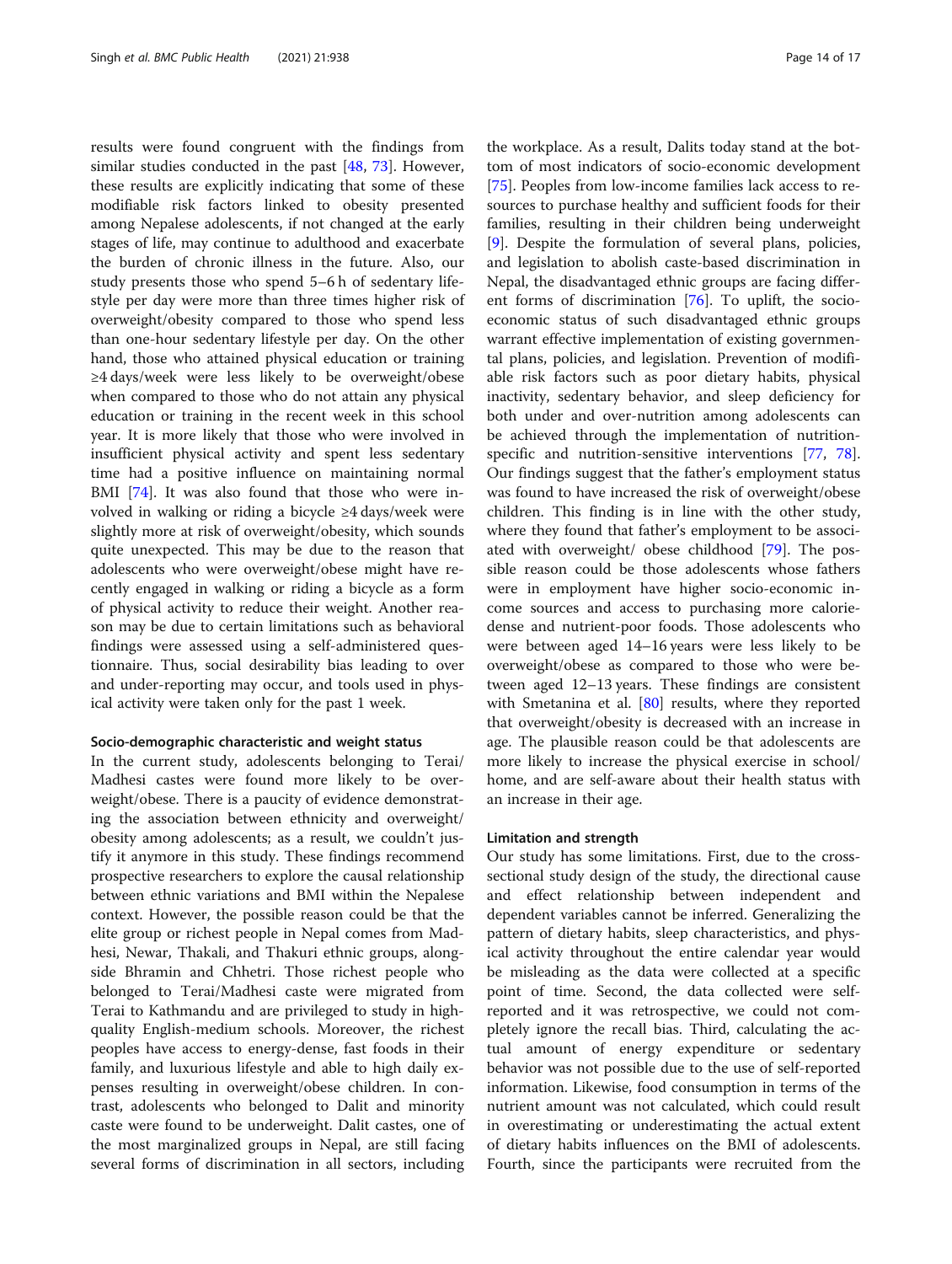<span id="page-14-0"></span>schools located in urban settings, the results of this study cannot be generalized among adolescents living in rural areas of the country. Despite the mentioned limitations, our study has some strengths. This study is the first of its kind to explore the association of sleep characteristics with BMI of adolescents in the Nepalese context. Therefore, this study fills the gap of evidence regarding how sleep characteristics with dietary habits and physical activity influence the BMI status of Nepalese adolescents. Further, this study has attempted to bring the attention of researchers for the future in-depth study for the explicit understanding of the multifactor and the complexity of the overweight/obesity mechanism among Nepalese adolescents, which is one of the major current public health concerns in the country.

#### Conclusions

The current study highlighted that overweight/obesity among Nepalese adolescents is at an alarming level and on par with many developing and developed countries. Sleep problem, OSA, consumption of carbonated /soft drinks, consumptions of fast foods and junk foods, physical education/training, sedentary behaviors, participant's age, ethnicity, and father occupation status were major predictors for overweight/obesity among adolescents. The findings of this study warrant immediate interventions to improve lifestyle behavior and reduce overweight/obesity among adolescents. Creating a conducive environment both at school and home to encourage adolescents to adopt a healthy lifestyle and dietary choices are crucial in reducing overweight/obesity. It is also essential to regularly monitor the BMI status, sleep quality, and health behaviors of adolescents so that it would be possible to modify their dietary habits and other lifestyle behaviors timely. Adolescents and their parents need to be aware of the minimum sleep duration required for adolescents and also about the impact of inadequate sleeping on health, which could help to improve the sleep quality of adolescents. Finally, the concerned authorities are required to develop long-term practical health-promoting policies to reduce the risk of overweight/obesity as well as to improve the overall wellbeing of Nepalese adolescents.

#### Abbreviations

BMI: Body Mass Index; CSAC: Child and Adolescents Sleep Checklist; NCDs: Non-communicable Diseases; OSA: Obstructive Sleep Apnea; OW/ OB: Overweight/obesity; WHO: World Health Organization

#### Acknowledgments

First, we would like to thank all the adolescents and their parents who participated in this study. We would also like to thank Dr. Saruna Ghimire from Miami University, Oxford, OH, USA for her critical feedback and proof read on the manuscript. Also, we greatly appreciate volunteer support received from undergraduate nurses of Asian College for Advance Studies in data collection work for this study.

#### Authors' contributions

Devendra Raj Singh (DRSi), Dev Ram Sunuwar (DRSu), Babita Dahal (BD) and Rajeeb Kumar Sah (RKS). Conceived and designed the study: DRSi and DRSu. Tool translation to Nepali language: DRSi, DRSu, and BD. Facilitated data collection in the field: DRSi and BD. Analyzed the data: DRSi and DRSu. Writing and editing the manuscript: DRSi, DRSu, BD, and RKS. Critical revision of the manuscript: DRSi, DRSu, BD, and RKS. Approval of the final version of the manuscript: DRSi, DRSu, BD, and RKS. All authors have read and approved the manuscript.

#### Funding

No funding was available for this study.

#### Availability of data and materials

All data analyzed during this study are available from the corresponding author on reasonable request.

#### **Declarations**

#### Ethics approval and consent to participate

The ethical approval for this study was obtained from the ethical review board of the Nepal Health Research Council (Ref. no: 2777/2019). Permission was also taken from the participating schools. Written consent was obtained from the legal guardians or parents of eligible children aged 10–19 years. A separate questionnaire with an informed consent form and request letter from respective schools were sent to parents through their children. Written consent was also taken from the adolescents who participated in the study.

#### Consent for publication

Not applicable.

#### Competing interests

The authors declare that they have no competing interests.

#### Author details

<sup>1</sup>Department of Public Health, Asian College for Advance Studies, Purbanchal University, Lalitpur, Nepal. <sup>2</sup>Southeast Asia Development Actions Network (SADAN), Lalitpur, Nepal. <sup>3</sup>Department of Nutrition and Dietetics, Nepal Armed Police Force Hospital, Kathmandu, Nepal. <sup>4</sup>Department of Nursing, Asian College for Advance Studies, Purbanchal University, Lalitpur, Nepal. 5 School of Allied and Public Health Professions, Canterbury Christ Church University, Canterbury, Kent, UK.

#### Received: 8 July 2020 Accepted: 5 May 2021 Published online: 17 May 2021

#### References

- 1. Chaput JP, Dutil C. Lack of sleep as a contributor to obesity in adolescents: impacts on eating and activity behaviors. Int J Behav Nutr Phys Act. 2016; 13(1):103. [https://doi.org/10.1186/s12966-016-0428-0.](https://doi.org/10.1186/s12966-016-0428-0)
- 2. Gluckman P, Nishtar S, Armstrong T. Ending childhood obesity: a multidimensional challenge. Lancet. 2015;385(9973):1048–50. [https://doi.](https://doi.org/10.1016/S0140-6736(15)60509-8) [org/10.1016/S0140-6736\(15\)60509-8.](https://doi.org/10.1016/S0140-6736(15)60509-8)
- 3. World Health Organization. Obesity and overweight: key facts: WHO; 2016. [https://www.who.int/news-room/fact-sheets/detail/obesity-and-overweight.](https://www.who.int/news-room/fact-sheets/detail/obesity-and-overweight) Accessed 16 May 2020
- 4. Bentham J, Di Cesare M, Bilano V, Bixby H, Zhou B, Stevens GA, et al. Worldwide trends in body-mass index, underweight, overweight, and obesity from 1975 to 2016: a pooled analysis of 2416 population-based measurement studies in 128·9 million children, adolescents, and adults. Lancet. 2017;390:2627–42.
- Lobstein T, Brinsden H. World obesity : atlas of Chidhood obesity. London: United Kingdom; 2019. [www.worldobesity.org.](http://www.worldobesity.org) Accessed 5 Dec 2020
- 6. Bhurosy T, Jeewon R. Overweight and obesity epidemic in developing countries: a problem with diet, physical activity, or socioeconomic status? Sci World J. 2014;2014:1–7. [https://doi.org/10.1155/2014/964236.](https://doi.org/10.1155/2014/964236)
- 7. World Health Organization. Commission on Ending Childhood : Facts and figures on childhood obesity: WHO; 2016. [https://www.who.int/end](https://www.who.int/end-childhood-obesity/facts/en/)[childhood-obesity/facts/en/.](https://www.who.int/end-childhood-obesity/facts/en/) Accessed 16 May 2020
- 8. Mistry SK, Puthussery S. Risk factors of overweight and obesity in childhood and adolescence in south Asian countries: a systematic review of the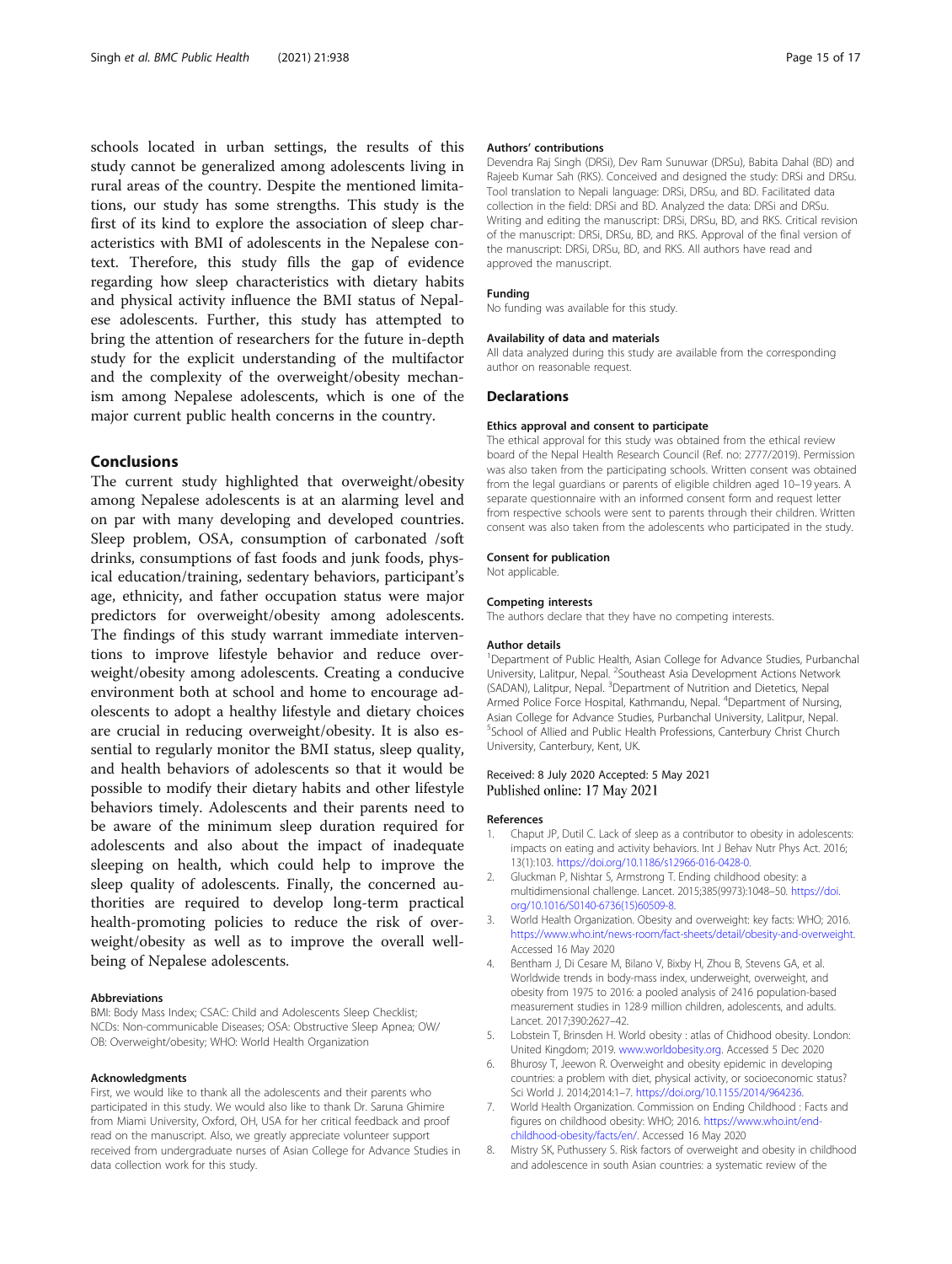<span id="page-15-0"></span>evidence. Public Health. 2015;129(3):200–9. [https://doi.org/10.1016/j.puhe.2](https://doi.org/10.1016/j.puhe.2014.12.004) [014.12.004](https://doi.org/10.1016/j.puhe.2014.12.004).

- 9. Bhattarai S, Kant BC. Prevalence and associated factors of malnutrition among school going adolescents of dang district, Nepal. AIMS Public Heal. 2019;6(3):291–306. <https://doi.org/10.3934/publichealth.2019.3.291>.
- 10. Hasan M, Sutradhar I, Shahabuddin A, Sarker M. Double burden of malnutrition among Bangladeshi women: a literature review. Cureus. 2017;9. <https://doi.org/10.7759/cureus.1986>.
- 11. Karki A, Shrestha A, Subedi N. Prevalence and associated factors of childhood overweight/obesity among primary school children in urban Nepal. BMC Public Health. 2019;19(1):1055. [https://doi.org/10.1186/s12889-](https://doi.org/10.1186/s12889-019-7406-9) [019-7406-9](https://doi.org/10.1186/s12889-019-7406-9).
- 12. Koirala M, Khatri RB, Khanal V, Amatya A. Prevalence and factors associated with childhood overweight/obesity of private school children in Nepal. Obes Res Clin Pract. 2015;9(3):220–7. [https://doi.org/10.1016/j.orcp.2014.1](https://doi.org/10.1016/j.orcp.2014.10.219) [0.219.](https://doi.org/10.1016/j.orcp.2014.10.219)
- 13. Kumar Aryal K, Bista B, Bahadur Khadka B, Raj Pandey A, Mehta R, Kumar Jha B, et al. Global School Based Student Health Survey Nepal, 2015. Kathmandu: Nepal Health Research Council; 2017. [http://nhrc.gov.np/wp](http://nhrc.gov.np/wp-content/uploads/2017/10/Ghsh-final-with-cover-and-anex.pdf)[content/uploads/2017/10/Ghsh-final-with-cover-and-anex.pdf.](http://nhrc.gov.np/wp-content/uploads/2017/10/Ghsh-final-with-cover-and-anex.pdf) Accessed 9 Dec 2020
- 14. Verstraeten R, Leroy JL, Pieniak Z, Ochoa-Avilès A, Holdsworth M, Verbeke W, et al. Individual and environmental factors influencing adolescents' dietary behavior in low- and middle-income settings. PLoS One. 2016;11(7): e0157744. <https://doi.org/10.1371/journal.pone.0157744>.
- 15. Gupta N, Goel K, Shah P, Misra A. Childhood obesity in developing countries: epidemiology, determinants, and prevention; 2012. [https://doi.](https://doi.org/10.1210/er.2010-0028) [org/10.1210/er.2010-0028](https://doi.org/10.1210/er.2010-0028).
- 16. Narciso J, Silva AJ, Rodrigues V, Monteiro MJ, Almeida A, Saavedra R, et al. Behavioral, contextual and biological factors associated with obesity during adolescence: a systematic review. PLoS One. 2019;14(4):e0214941. [https://](https://doi.org/10.1371/journal.pone.0214941) [doi.org/10.1371/journal.pone.0214941.](https://doi.org/10.1371/journal.pone.0214941)
- 17. Lytle LA. Examining the etiology of childhood obesity: the idea study. Am J Community Psychol. 2009;44(3-4):338–49. [https://doi.org/10.1007/s10464-](https://doi.org/10.1007/s10464-009-9269-1) [009-9269-1](https://doi.org/10.1007/s10464-009-9269-1).
- 18. Ohri-Vachaspati P, DeLia D, DeWeese RS, Crespo NC, Todd M, Yedidia MJ. The relative contribution of layers of the social ecological model to childhood obesity. Public Health Nutr. 2015;18(11):2055–66. [https://doi.org/1](https://doi.org/10.1017/S1368980014002365) [0.1017/S1368980014002365](https://doi.org/10.1017/S1368980014002365).
- 19. World Health Organization. Global status report on non-communicable diseases 2014. Geneva; 2014. [https://apps.who.int/iris/bitstream/handle/1](https://apps.who.int/iris/bitstream/handle/10665/148114/9789241564854_eng.pdf?sequence=1) [0665/148114/9789241564854\\_eng.pdf?sequence=1](https://apps.who.int/iris/bitstream/handle/10665/148114/9789241564854_eng.pdf?sequence=1). Accessed 16 May 2020
- 20. Labayen Goñi I, Arenaza L, Medrano M, García N, Cadenas-Sanchez C, Ortega FB. Associations between the adherence to the Mediterranean diet and cardiorespiratory fitness with total and central obesity in preschool children: the PREFIT project. Eur J Nutr. 2018;57(8):2975–83. [https://doi.org/1](https://doi.org/10.1007/s00394-017-1571-3) [0.1007/s00394-017-1571-3.](https://doi.org/10.1007/s00394-017-1571-3)
- 21. Love R. A good night's sleep is the key to remembering. Lancet Neurol. 2005;4(9):528. [https://doi.org/10.1016/S1474-4422\(05\)70156-3.](https://doi.org/10.1016/S1474-4422(05)70156-3)
- 22. Otte A, Turkheimer F, Rosenzweig I. All you need is sleep. EBioMedicine. 2016;12:2–3. [https://doi.org/10.1016/j.ebiom.2016.10.003.](https://doi.org/10.1016/j.ebiom.2016.10.003)
- 23. Dahl RE, Lewin DS. Pathways to adolescent health: sleep regulation and behavior. J Adolesc Health. 2002;31(6 SUPPL):175–84. [https://doi.org/10.101](https://doi.org/10.1016/S1054-139X(02)00506-2) [6/S1054-139X\(02\)00506-2.](https://doi.org/10.1016/S1054-139X(02)00506-2)
- 24. Hirshkowitz M, Whiton K, Albert SM, Alessi C, Bruni O, DonCarlos L, et al. National Sleep Foundation's updated sleep duration recommendations: final report. Sleep Heal. 2015;1(4):233–43. [https://doi.org/10.1016/j.sleh.2015.10.](https://doi.org/10.1016/j.sleh.2015.10.004) [004.](https://doi.org/10.1016/j.sleh.2015.10.004)
- 25. Gohil A, Hannon TS. Poor sleep and obesity: concurrent epidemics in adolescent youth. Front Endocrinol (Lausanne). 2018;9(JUL):364. [https://doi.](https://doi.org/10.3389/fendo.2018.00364) [org/10.3389/fendo.2018.00364.](https://doi.org/10.3389/fendo.2018.00364)
- 26. Medic G, Wille M, Hemels MEH. Short- and long-term health consequences of sleep disruption. Nat Sci Sleep. 2017;9:151–61. [https://doi.org/10.2147/](https://doi.org/10.2147/NSS.S134864) [NSS.S134864.](https://doi.org/10.2147/NSS.S134864)
- 27. Ayas NT, White DP, Manson JAE, Stampfer MJ, Speizer FE, Malhotra A, et al. A prospective study of sleep duration and coronary heart disease in women. Arch Intern Med. 2003;163(2):205–9. [https://doi.org/10.1001/a](https://doi.org/10.1001/archinte.163.2.205) [rchinte.163.2.205.](https://doi.org/10.1001/archinte.163.2.205)
- 28. Fredriksen K, Rhodes J, Reddy R, Way N. Sleepless in Chicago: tracking the effects of adolescent sleep loss during the middle school years. Child Dev. 2004;75(1):84–95. [https://doi.org/10.1111/j.1467-8624.2004.00655.x.](https://doi.org/10.1111/j.1467-8624.2004.00655.x)
- 29. Bjorvatn B, Sagen IM, Øyane N, Waage S, Fetveit A, Pallesen S, et al. The association between sleep duration, body mass index and metabolic measures in the Hordaland Health Study. J Sleep Res. 2007;16(1):66–76. <https://doi.org/10.1111/j.1365-2869.2007.00569.x>.
- 30. Al-Kloub MI, Froelicher ES. Factors contributing to adolescent obesity. Saudi Med J. 2009;30(6):737–49.
- 31. Hruby A, Hu FB. The epidemiology of obesity: a big picture. PharmacoEconomics. 2015;33(7):673–89. [https://doi.org/10.1007/s40273-014-](https://doi.org/10.1007/s40273-014-0243-x) [0243-x.](https://doi.org/10.1007/s40273-014-0243-x)
- 32. Raychaudhuri M, Debmalya S. Childhood obesity: determinants, evaluation, and prevention. Indian J Endocrinol Metab. 2012;6 [https://www.ncbi.nlm.](https://www.ncbi.nlm.nih.gov/pmc/articles/PMC3603024/) [nih.gov/pmc/articles/PMC3603024/.](https://www.ncbi.nlm.nih.gov/pmc/articles/PMC3603024/) Accessed 5 Dec 2020.
- 33. Popkin BM, Adair LS, Ng SW. Global nutrition transition and the pandemic of obesity in developing countries. Nutr Rev. 2012;70(1):3–21. [https://doi.](https://doi.org/10.1111/j.1753-4887.2011.00456.x) [org/10.1111/j.1753-4887.2011.00456.x](https://doi.org/10.1111/j.1753-4887.2011.00456.x).
- 34. Prasad Subedi YM, Marais D, Newlands DM. Where is Nepal in the nutrition transition? Asia Pac J Clin Nutr. 2017;26:358–67. [https://doi.org/10.6133/a](https://doi.org/10.6133/apjcn.112015.10) [pjcn.112015.10.](https://doi.org/10.6133/apjcn.112015.10)
- 35. Central Bureau of Statistics. Population Monograph of Nepal (Volume-I) : Population Dynamics. Kathmandu: Central Bureau of Statistics, National Planning Commission, Government of Nepal; 2014. [https://nepal.unfpa.org/](https://nepal.unfpa.org/sites/default/files/pub-pdf/PopulationMonograph2014Volume1.pdf) [sites/default/files/pub-pdf/PopulationMonograph2014Volume1.pdf](https://nepal.unfpa.org/sites/default/files/pub-pdf/PopulationMonograph2014Volume1.pdf). Accessed 10 Dec 2020
- 36. Vaidya A, Shakya S, Krettek A. Obesity prevalence in Nepal: public health challenges in a low-income nation during an alarming worldwide trend. Int J Environ Res Public Health. 2010;7(6):2726–44. [https://doi.org/10.3390/](https://doi.org/10.3390/ijerph7062726) [ijerph7062726.](https://doi.org/10.3390/ijerph7062726)
- 37. Dhungana RR, Bista B, Pandey AR, De Courten M. Prevalence, clustering and sociodemographic distributions of non-communicable disease risk factors in nepalese adolescents: secondary analysis of a nationwide school survey. BMJ Open. 2019;9(5):e028263. [https://doi.org/10.1136/bmjopen-2018-0282](https://doi.org/10.1136/bmjopen-2018-028263) [63.](https://doi.org/10.1136/bmjopen-2018-028263)
- 38. Central Bureau of Statistics. National Population and Housing Census 2011. Kathmandu; 2012. [https://unstats.un.org/unsd/demographic/sources/census/](https://unstats.un.org/unsd/demographic/sources/census/wphc/Nepal/Nepal-Census-2011-Vol1.pdf) [wphc/Nepal/Nepal-Census-2011-Vol1.pdf](https://unstats.un.org/unsd/demographic/sources/census/wphc/Nepal/Nepal-Census-2011-Vol1.pdf). Accessed 21 July 2018
- Arya R, Antonisamy B, Kumar S. Sample size estimation in prevalence studies. Indian J Pediatr. 2012;79(11):1482–8. [https://doi.org/10.1007/s12098-](https://doi.org/10.1007/s12098-012-0763-3) [012-0763-3](https://doi.org/10.1007/s12098-012-0763-3).
- 40. KMC. Kathmandu Metropolitan City | Office of Municipal Executive, Bagmati Province: Kathamandu Metropolitian City (KMC); 2019. [http://www.kathma](http://www.kathmandu.gov.np/en) [ndu.gov.np/en.](http://www.kathmandu.gov.np/en) Accessed 24 May 2020
- 41. World Health Organization. Growth reference 5–19 years: BMI-for-age (5–19 years): WHO; 2007. [https://www.who.int/growthref/who2007\\_bmi\\_for\\_age/](https://www.who.int/growthref/who2007_bmi_for_age/en/) [en/](https://www.who.int/growthref/who2007_bmi_for_age/en/). Accessed 26 Apr 2020
- 42. Oka Y, Horiuchi F, Tanigawa T, Suzuki S, Kondo F, Sakurai S, et al. S Ueno YI. Development of a new sleep screening questionnaire: child and adolescent sleep checklist (CASC). Japanese J Sleep Med. 2009;3:400–8 [http://www.](http://www.childsleep.org/index.html) [childsleep.org/index.html.](http://www.childsleep.org/index.html)
- 43. Tabitha Louis P, Arnold EI. Evaluating the cognition, behavior, and social profile of an adolescent with learning disabilities and assessing the effectiveness of an individualized educational program. Iran J psychiatry Behav Sci. 2014;8:22–37 [http://www.pubmedcentral.nih.gov/articlerender.fcgi?artid=4105601&tool=](http://www.pubmedcentral.nih.gov/articlerender.fcgi?artid=4105601&tool=pmcentrez&rendertype=abstract) [pmcentrez&rendertype=abstract](http://www.pubmedcentral.nih.gov/articlerender.fcgi?artid=4105601&tool=pmcentrez&rendertype=abstract). Accessed 28 Apr 2020.
- 44. Sivertsen B, Øverland S, Glozier N, Bjorvatn B, Mæland JG, Mykletun A. The effect of OSAS on sick leave and work disability. Eur Respir J. 2008;32(6): 1497–503. <https://doi.org/10.1183/09031936.00044908>.
- 45. Sivertsen B, Pallesen S, Sand L, Hysing M. Sleep and body mass index in adolescence: results from a large population-based study of Norwegian adolescents aged 16 to 19 years. BMC Pediatr. 2014;14(1):204. [https://doi.](https://doi.org/10.1186/1471-2431-14-204) [org/10.1186/1471-2431-14-204.](https://doi.org/10.1186/1471-2431-14-204)
- 46. WHO. Global School-Based Students Health Survey (GSHS): 2015 Nepal GSHS Questionnaire. Geneva; 2015. [https://www.who.int/ncds/surveillance/](https://www.who.int/ncds/surveillance/gshs/2015_GSHS_Nepal_Questionnaire-Nepali.pdf) [gshs/2015\\_GSHS\\_Nepal\\_Questionnaire-Nepali.pdf.](https://www.who.int/ncds/surveillance/gshs/2015_GSHS_Nepal_Questionnaire-Nepali.pdf) Accessed 1 May 2020
- 47. FAO and FANTA. Minimum dietary diversity for women:a guide to measurement. Rome; 2016. <http://www.fao.org/3/a-i5486e.pdf>. Accessed 9 Sep 2019
- 48. Kumar Aryal K, Bista B, Bahadur Khadka B, Raj Pandey A, Mehta R, Kumar Jha B, et al. Global school based student health survey Nepal-2015. Kathmandu: Nepal Health Research Council; 2015. [http://nhrc.gov.np/wp-content/uploa](http://nhrc.gov.np/wp-content/uploads/2017/10/Ghsh-final-with-cover-and-anex.pdf) [ds/2017/10/Ghsh-final-with-cover-and-anex.pdf.](http://nhrc.gov.np/wp-content/uploads/2017/10/Ghsh-final-with-cover-and-anex.pdf) Accessed 1 May 2020
- 49. Guthold R, Stevens GA, Riley LM, Bull FC. Global trends in insufficient physical activity among adolescents: a pooled analysis of 298 population-